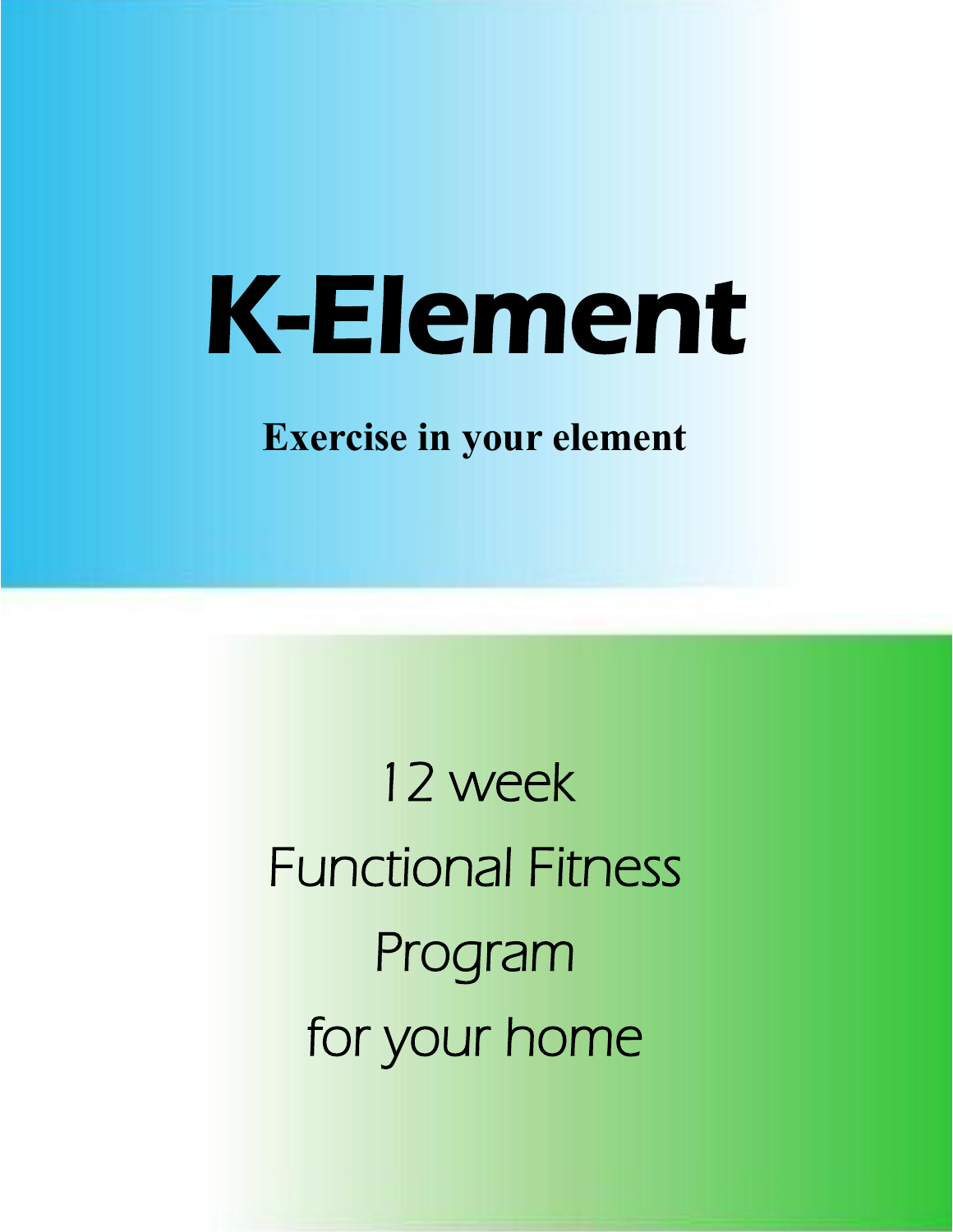## Why K-Element?

[KemmeFitness.com p](http://kemmefitness.com/)rovides hundreds of workouts. For ease of use, I had created [K-Fit,](http://kemmefitness.com/resources/k-fit) a 12 week program to get you started. [K-Challenge](http://kemmefitness.com/resources/k-challenge/) was created for more advanced Kemme Fitness users. K-Element is our third 12 week program and was designed to be utilized at your home with little cost investment in equipment.

## The K-Element Schedule

K-Element has a 4-day a week workout schedule. You can choose what 4 days you exercise. However, because Kemme Fitness workouts are intense, you should not exercise more than 3 days in a row. In other words, make sure you have a rest day or two somewhere in the middle of your workout week. Below are some sample schedules:

|          | Mon exercise  | Mon rest |                     |     | Mon exercise         |
|----------|---------------|----------|---------------------|-----|----------------------|
|          | Tues exercise |          | <b>Tue</b> exercise |     | <b>Tues</b> exercise |
| Wed rest |               | Wed rest |                     |     | <b>Wed</b> exercise  |
| Thu      | exercise      | Thu      | exercise            | Thu | rest                 |
| Fri      | exercise      | Fri      | rest                | Fri | exercise             |
| Sat      | rest          | Sat      | exercise            | Sat | rest                 |
| Sun      | rest          | Sun      | exercise            | Sun | rest                 |

## Required Equipment

Slosh Tube (AKA Slosh Pipe) can be built for as little as \$15. You won't be able to buy one, so download the free ebook, **[The Low Cost Gym](http://kemmefitness.com/2011/09/08/the-low-cost-gym-ebook-is-now-here-and-its-free/)** for instructions.

Clubbells are incredibly expensive to buy, but extremely cheap to build. Again, check out **The Low Cost Gym** for directions.

A Pull-up bar can be easily made by installing a metal pipe in the rafters. You can always buy a portable bar for a doorway, however, those cost more.

Medicine Balls go on sale a lot. I would suggest one anywhere from 6 pounds up to 20 pounds. [The Low Cost Gym h](http://kemmefitness.com/2011/09/08/the-low-cost-gym-ebook-is-now-here-and-its-free/)as directions for a do-it-yourself version as well.

If you have a copy of K-Element with no hyperlinks, go to kemmefitness.com for the free resources.



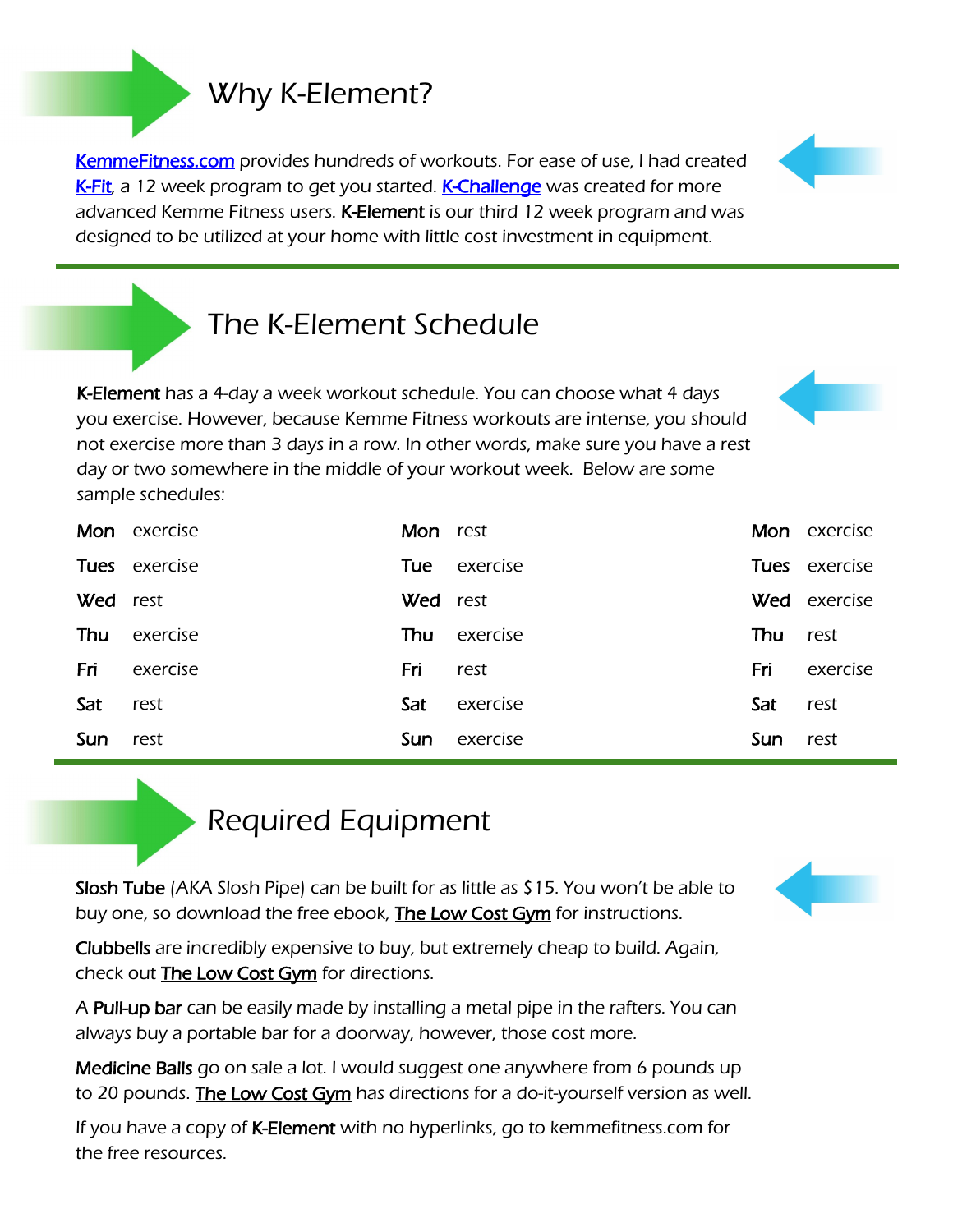## Decoding The Workouts

Circuits—you will complete all of a circuit before moving onto the next circuit if there are more than one (some workouts have 3 or 4 circuits). The bottom of the circuit will tell you the number of rounds for that circuit. Some will say X2 or X3, meaning you do the circuit a total of 2 or 3 times respectively before moving onto the following circuit.

Repetitions—These are usually listed in front of each exercise. Do all the repetitions of that exercise before moving down the list to the next exercise. Some circuits have the repetitions listed at the top for the exercises in the circuit. For example, you may see 21, 15, 9 reps or a combination similar to that. In that example you have to do all the exercises in the circuit 21 times before starting over and doing them all 15 times. After completing them 15 times, start over again and do 9 reps of each exercise.

Each Side—means that you have to do the prescribed number of repetitions for both sides of your body. For example, you may see 10—each side—Uneven Pushups. In that example, you will have to do 10 Uneven Push-ups with your left hand elevated, followed by 10 more Push-ups with your right hand elevated.

Exercises—Most of the exercises will have hyperlinks to video demonstrations in order for you to understand proper form. It may take a while to get over the learning curve, as there will be a great number of new and exciting exercises you have never done before.

## What To Do After The 12 Weeks

You could always repeat K-Element, but personally I would be bored. If you have a kettlebell and physioball, you can try **K-Challenge**.

I am confident that when you are done with this 12 week program, you will be ready to pick and choose the pre-made workouts off of **KemmeFitness.com**.

[Kemme Fitness h](http://kemmefitness.com)as literally hundreds of workouts for you. After you are able to complete K-Element you are ready for the rest of the workouts located in either the **[At-Home](http://kemmefitness.com/workouts/at-home)** or the **[At-The-Gym](http://kemmefitness.com/workouts/at-the-gym)** workout pages.

If you have a gym membership, you will see that we have tons of workouts (more being added all the time) for you to do [At-The-Gym.](http://kemmefitness.com/workouts/at-the-gym)

If you want to workout at home, then you will find plenty of **[At-Home](http://kemmefitness.com/workouts/at-home)** workouts to keep you interested for many years to come.



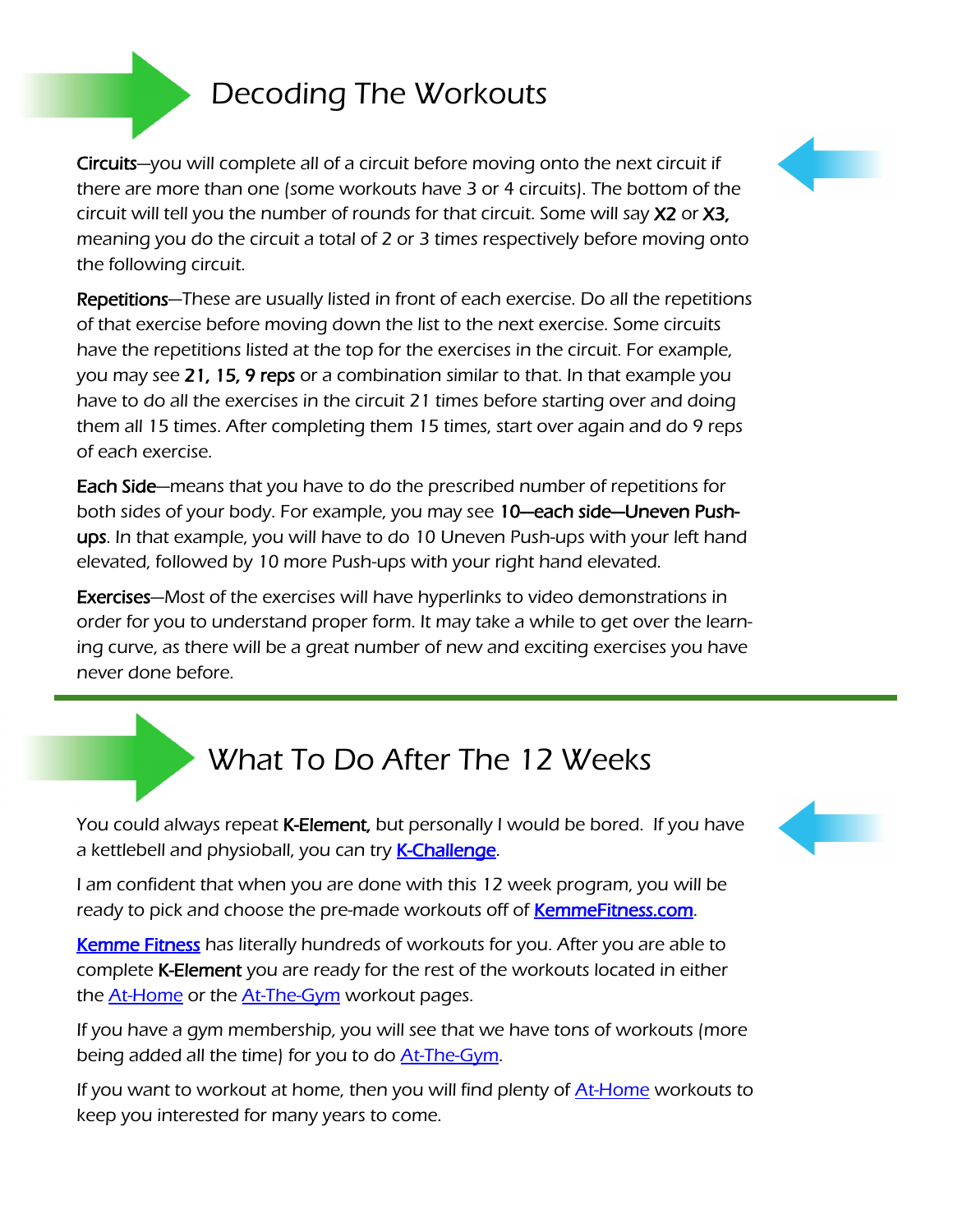K-Element

## Workout #1

### CIRCUIT #1

- 10 [Air Squats](http://www.youtube.com/watch?v=zf2SWnIQbwI&feature=player_embedded)
- 10 [Slosh Tube Front Paddling](http://www.youtube.com/watch?v=_jsdfsSSy9U&playnext=1&list=PL9842C33FCDE8BC6C)
- 10—each side—[Clubbell Swipes](http://www.youtube.com/watch?v=igK2ScEBdXE&feature=related)
- 10 Air Squats
- 10 [Slosh Tube Back Paddling](http://www.youtube.com/watch?v=_jsdfsSSy9U&playnext=1&list=PL9842C33FCDE8BC6C)
- 10 [Sprawls](http://www.youtube.com/watch?v=y0CcmNMeJV0&feature=related)
- 10 Air Squats
- 10 [Mountain Climbers](http://www.youtube.com/watch?v=DHjdc2QVRUQ)
- 10 [Medicine Ball Sliders](http://www.youtube.com/watch?v=CCH0lPn9gP0)
- 10 [Squat Jumps](http://www.youtube.com/watch?v=56vWSQaTbSo)
- 10 [Slosh Tube Presses](http://www.youtube.com/watch?v=vIM3YWsV2HM)
- 10 Slosh Tube Front Paddling
- 10—each side—[Grasshopper Push-ups](http://www.youtube.com/watch?v=cURjlCMV3vE)
- 10 Slosh Tube Back Paddling
- 10 [Leg Raises](http://www.youtube.com/watch?v=gMo97vRBg5A)

## X2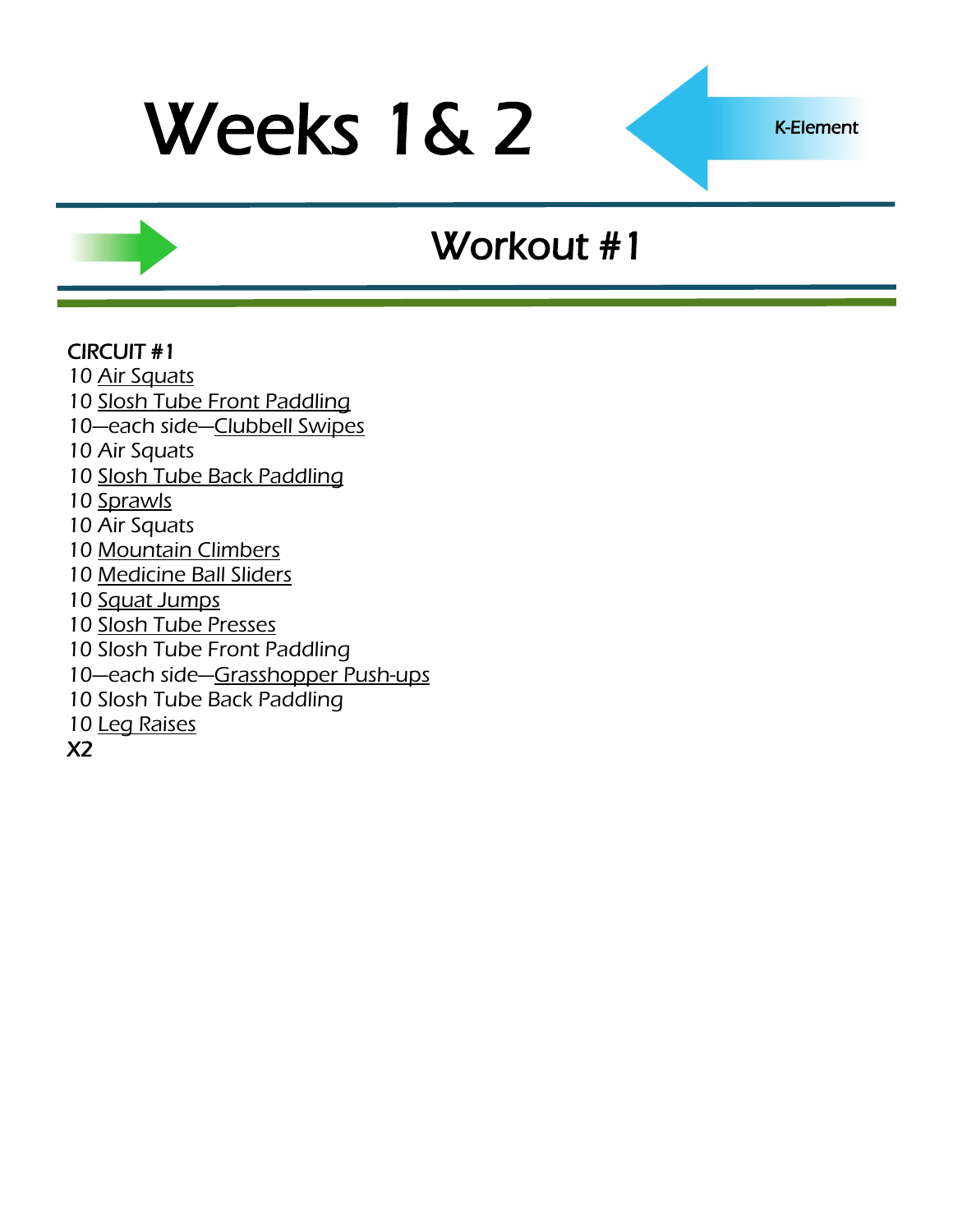## Workout #2

#### CIRCUIT #1

[Slosh Tube Presses](http://www.youtube.com/watch?v=vIM3YWsV2HM)

- 5 Pull-ups
- —each side—[Clubbell Alternating Shield Casts](http://www.youtube.com/watch?v=QhUMHrO7AyA&NR=1)
- [Quad Squats](http://www.youtube.com/watch?v=5Q5v3WaT-yY)
- —each side—[Slosh Tube Twirl](http://www.youtube.com/watch?v=ZS1epDw12PQ)
- [Pike Push-ups](http://www.youtube.com/watch?v=EA8g7q9jauM)
- [Slosh Tube Bench Press Throws](http://www.youtube.com/watch?v=7TsC7-mSFoA&feature=related)
- 30 second [Stutter Steps](http://www.youtube.com/watch?v=Zx-mRiCVbOw)
- —each side—[Slosh Tube Front Paddling](http://www.youtube.com/watch?v=_jsdfsSSy9U&playnext=1&list=PL9842C33FCDE8BC6C)
- —each side—[Superman Push-ups](http://www.youtube.com/watch?feature=player_embedded&v=fFm5phmWZvo)
- —each side—Slosh Tube Twirl
- [Tuck Jumps](http://www.youtube.com/watch?v=JlI_oY2Qmro&feature=related)
- 5 Slosh Tube Presses
- 15-each side-Medicine Ball [V-sit Twists](http://www.youtube.com/watch?v=f7bu0Tb5hUw)
- —each side—Clubbell Alternating Shield Casts
- [Frog Jumps](http://www.youtube.com/watch?v=ot_to1gZwjI)
- —each side—Slosh Tube Twirl
- 5 Pull-ups
- 5 Slosh Tube Presses
- [Air Squats](http://www.youtube.com/watch?v=zf2SWnIQbwI&feature=player_embedded)
- —each side—Slosh Tube Front Paddling
- [Leg Raises](http://www.youtube.com/watch?v=gMo97vRBg5A)
- —each side—Slosh Tube Twirl
- X1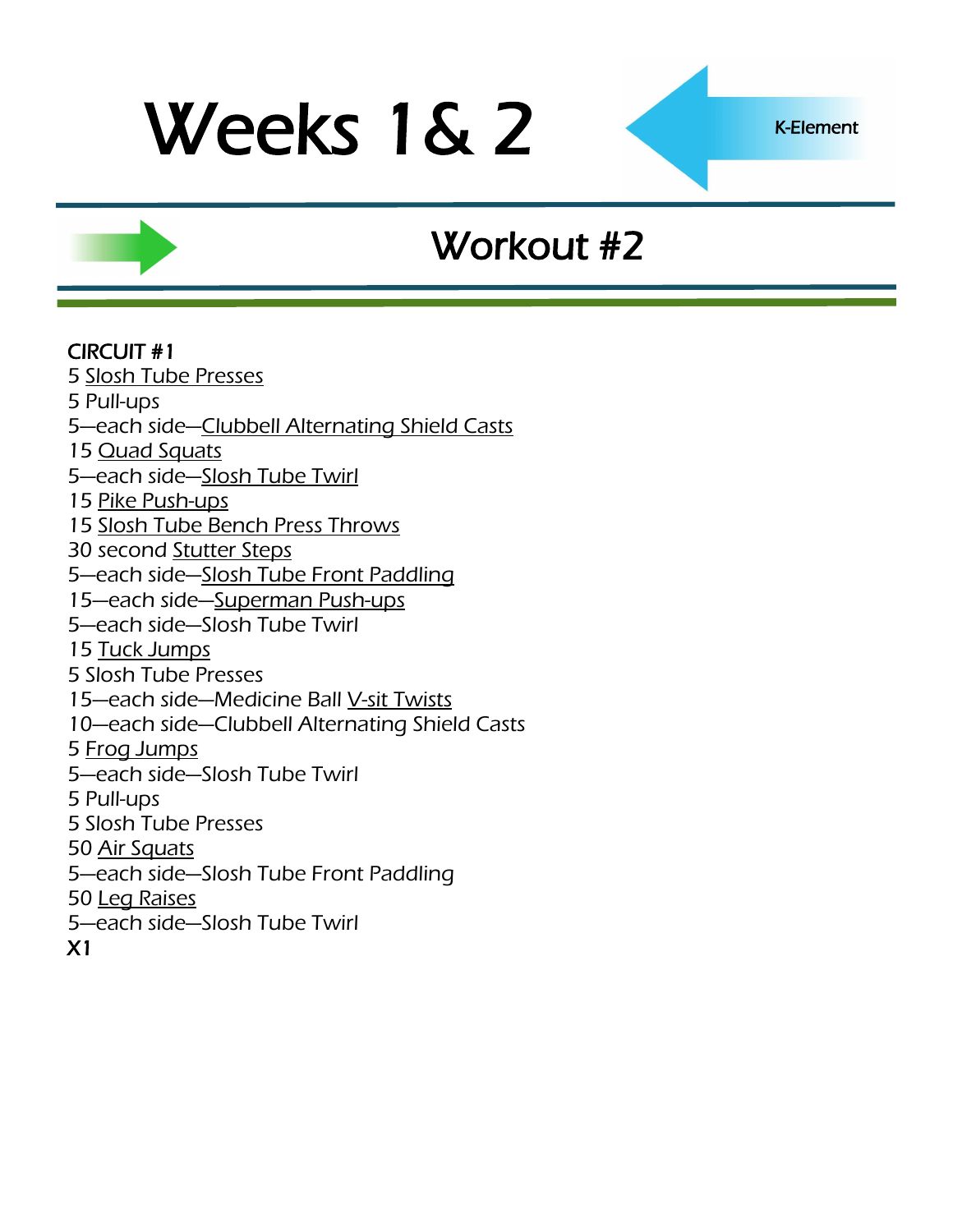K-Element

## Workout #3

### CIRCUIT #1 run 1/10th mile before each of the following exercises for a total of 1 mile

10 [Medicine Ball Slams](http://www.youtube.com/watch?v=12IUGflssEI) 10-each side-Medicine Ball [V-sit Twists](http://www.youtube.com/watch?v=f7bu0Tb5hUw) 5 Pull-ups 10 Medicine Ball Slams 10—each side—[Spiderman Push-ups](http://www.youtube.com/watch?v=PmoinoBow1Q) 20 [Medicine Ball Thrusters](http://www.youtube.com/watch?v=9PmMKO9UCNI) 10 Medicine Ball Slams 10—each side—Medicine Ball V-sit Twists 50 [Air Squats](http://www.youtube.com/watch?v=iOdwETDQXCw) 10 Medicine Ball Slams X1

### CIRCUIT #2

2 [Burpees](http://www.youtube.com/watch?v=c_Dq_NCzj8M&feature=related) 4 [Lunge Walk](http://www.youtube.com/watch?v=fPCSGUhgxxk) 8 Push-ups 16 [Squat Jumps](http://www.youtube.com/watch?v=56vWSQaTbSo) 32 [Leg Raises](http://www.youtube.com/watch?v=gMo97vRBg5A) X2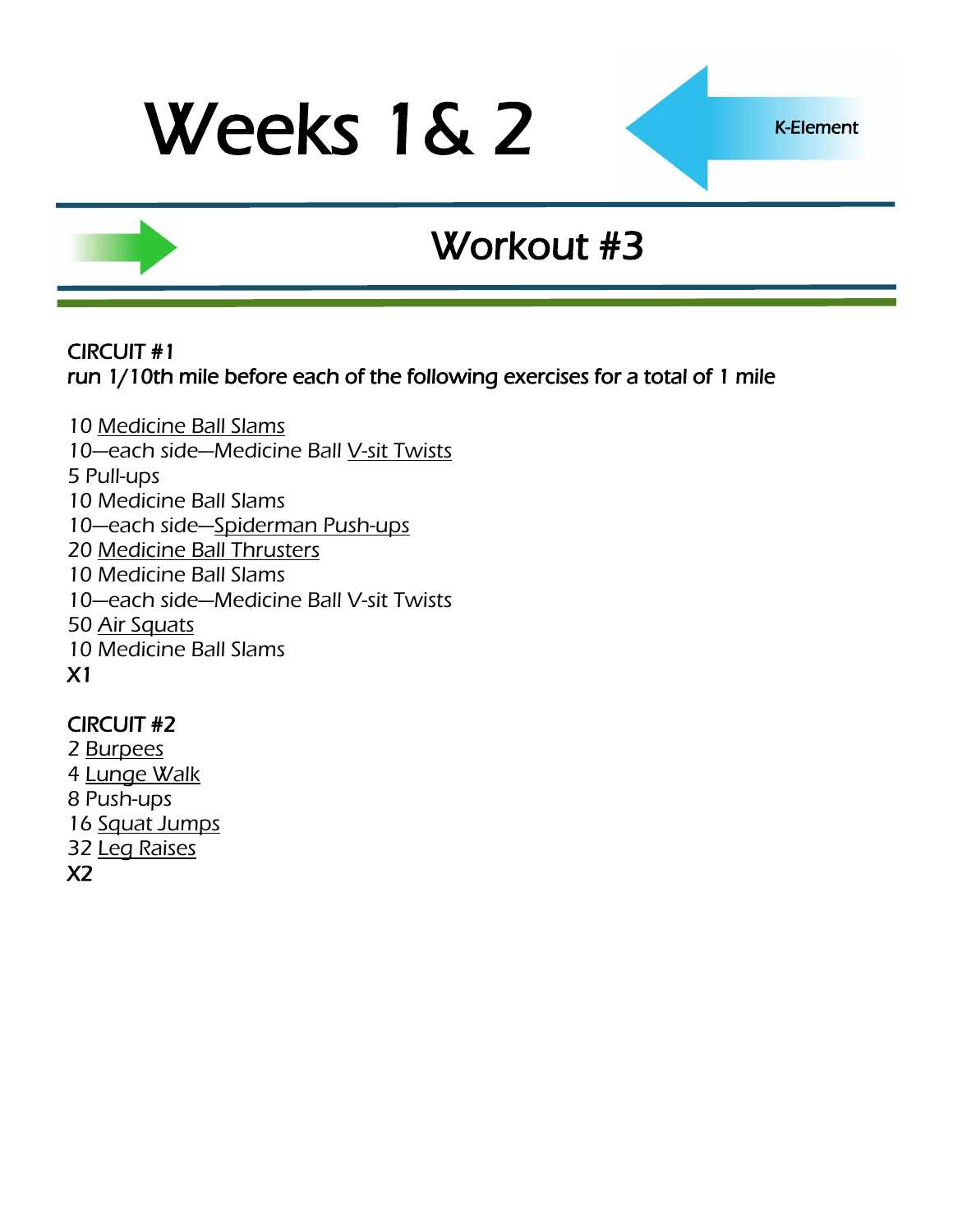## Workout #4

### CIRCUIT #1

10—each side—[Clubbell Inside Pendulum Swings](http://www.youtube.com/watch?v=1nI8HBN-Sm0&feature=related) 25 Push-ups X2

CIRCUIT #2 Do 10 [Clubbell Torch Presses a](http://www.youtube.com/watch?v=KFluTacbjKU&feature=related)fter each of the following:

5 [Burpees](http://www.youtube.com/watch?v=c_Dq_NCzj8M&feature=related) 10 [Air Squats](http://www.youtube.com/watch?v=zf2SWnIQbwI&feature=player_embedded) 15—each side—[Lunge Twists](http://www.youtube.com/watch?v=H0HLl6DnQ90) 15—each side—[Side Lunges](http://www.youtube.com/watch?v=TzhEkzoTcZ4) 10 Air Squats 5 Burpees X1

CIRCUIT #3 Do 10 [Clubbell Barbarian Squats](http://www.youtube.com/watch?v=_mUeEjvF6LU) after each of the following: 5 [Siamese Squats](http://www.youtube.com/watch?v=o3nHRWuxTf0) 10 [Row Boats](http://www.youtube.com/watch?v=BoI8gn3YRcQ) 15 [Tuck Jumps](http://www.youtube.com/watch?v=JlI_oY2Qmro&feature=related)

- 15 [Squat Jumps](http://www.youtube.com/watch?v=56vWSQaTbSo)
- 10 Row Boats
- 5 Siamese Suats
- X1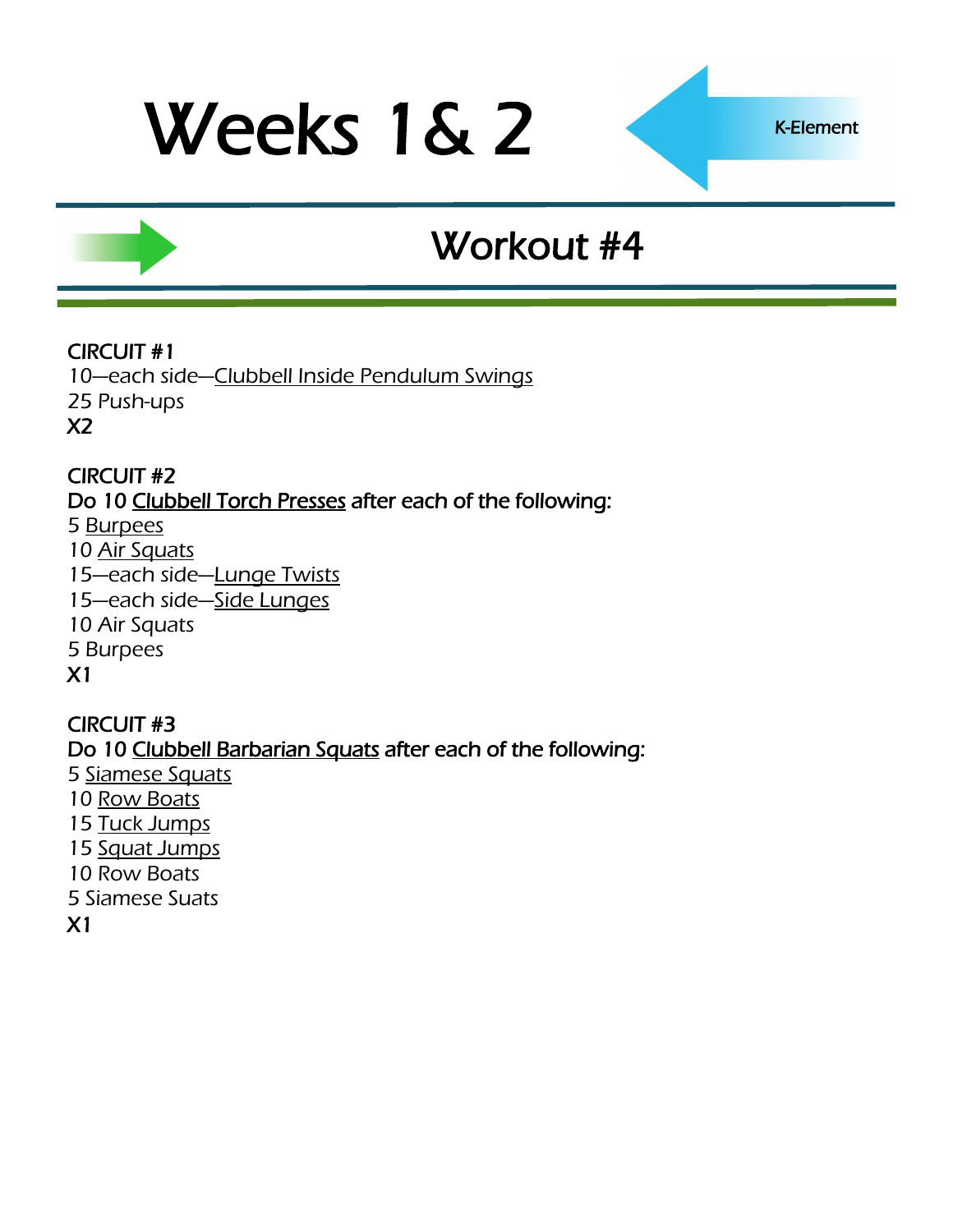K-Element

## Workout #1

#### CIRCUIT #1

25 [Hindu Push-ups](http://www.youtube.com/watch?v=9ndOPrcoUt8) 50 [Air Squats](http://www.youtube.com/watch?v=zf2SWnIQbwI&feature=player_embedded) 25 [Slosh Tube Get-up Sit-up](http://www.youtube.com/watch?v=8GtA5_3p-KQ) 25 [Ankle Jumps](http://www.youtube.com/watch?v=Yrbq2ytO78s) 25 [Split Squat Jumps](http://www.youtube.com/watch?v=CK7xI0wa04g) 25 Hindu Push-ups 10 Chin-ups 5 Pull-ups 25 [Slosh Tube Bench Press Throws](http://www.youtube.com/watch?v=7TsC7-mSFoA&feature=related) 10 Chin-ups 5 Pull-ups 25 [Squat Jumps](http://www.youtube.com/watch?v=56vWSQaTbSo) 25 [Close Grip Push-ups](http://www.youtube.com/watch?feature=player_embedded&v=fFm5phmWZvo) 25 Ankle Jumps 5 [Muslim Prays](http://www.youtube.com/watch?v=8PhRjhCtu3U) 25 Split Squat Jumps 25 [Quad Squats](http://www.youtube.com/watch?v=5Q5v3WaT-yY) 25 [Mountain Climbers](http://www.youtube.com/watch?v=DHjdc2QVRUQ) 10 Hindu Push-ups 5 Chin-ups X1

## Bonus 100

50 [Side Step Push-ups](http://www.youtube.com/watch?v=wb_JckVmoi8) 50 [Burpees](http://www.youtube.com/watch?v=c_Dq_NCzj8M&feature=related)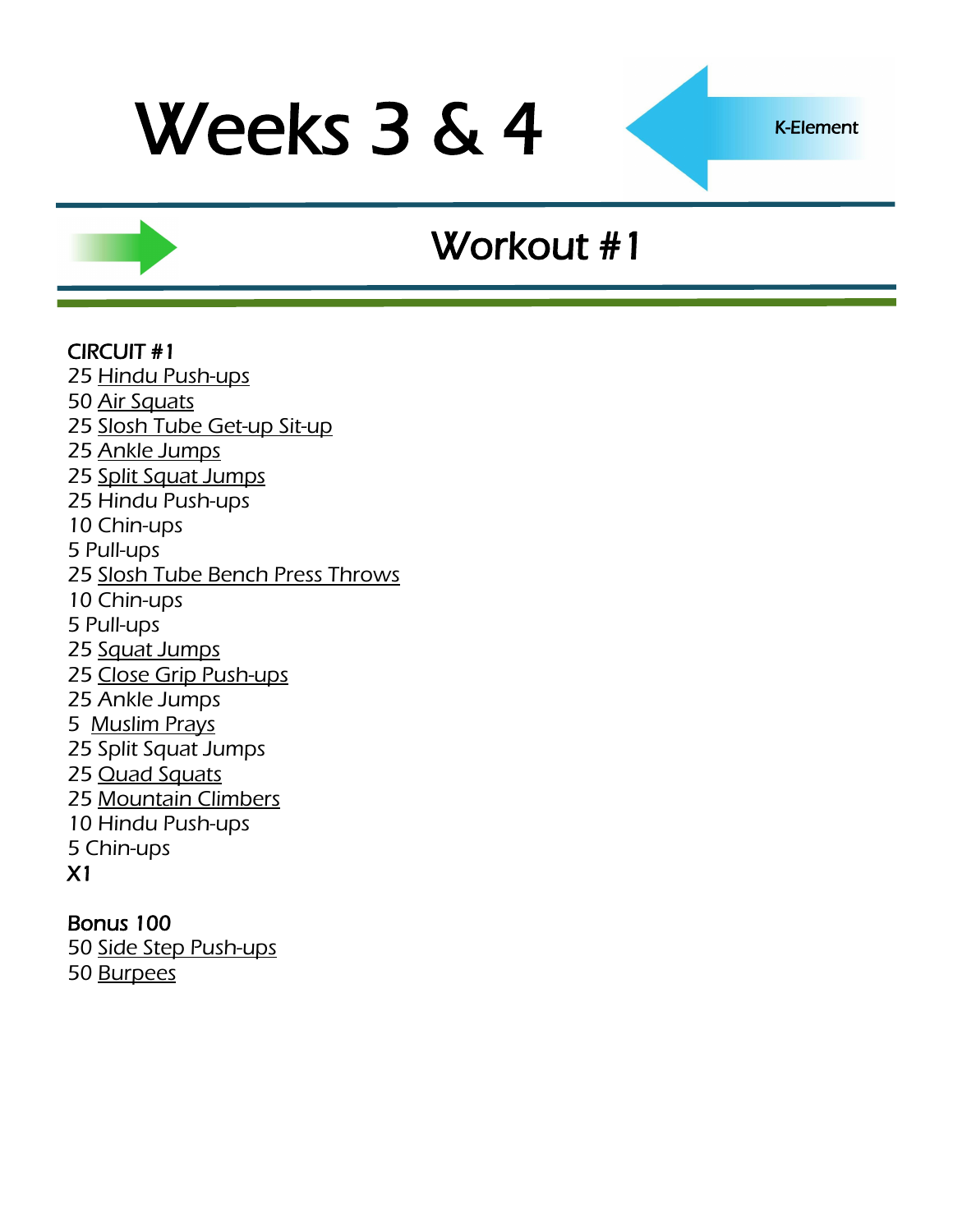K-Element

## Workout #2

- 10—each side—[Clubbell Turkish Get-up](http://www.youtube.com/watch?v=szaFKM4RFiY)
- 10—each side—Medicine Ball [V-sit Twists](http://www.youtube.com/watch?v=f7bu0Tb5hUw)
- 10 [Scorpion Push-ups](http://www.youtube.com/watch?v=C7s158CTJgs)
- 10—each side—[Lunge Twists](http://www.youtube.com/watch?v=H0HLl6DnQ90)
- 10 [Close Grip Push-ups](http://www.youtube.com/watch?v=CWkkn0uo-P4)
- 10 [Scissor Kicks](http://www.youtube.com/watch?v=XyLTb8ZTh48)
- 10 [Leg Raises](http://www.youtube.com/watch?v=gMo97vRBg5A)
- 10 Push-ups
- 10 [Medicine Ball Thrusters](http://www.youtube.com/watch?v=9PmMKO9UCNI)
- 10 [Air Squats](http://www.youtube.com/watch?v=iOdwETDQXCw)
- 10 [Spiderman Push-ups](http://www.youtube.com/watch?v=PmoinoBow1Q)
- 10 [Knees to Elbows](http://www.surfbodyfitness.com/crossfitknees2elbows)
- 10 [Tuck Jumps](http://www.youtube.com/watch?v=JlI_oY2Qmro&feature=related)
- 10 [Scorpion Push-ups](http://www.youtube.com/watch?v=C7s158CTJgs)
- 10 [Squat Jumps](http://www.youtube.com/watch?v=56vWSQaTbSo)
- 10 [Siamese Squats](http://www.youtube.com/watch?v=o3nHRWuxTf0)
- 10 Close Grip Push-ups
- 10—each side—[Brazilian Crunch](http://www.youtube.com/watch?v=r6J94se3Bs4)
- 10 Scissor Kicks
- 10 Push-ups
- 10—each side—Medicine Ball [Cossack Squat](http://www.youtube.com/watch?v=cuB056L2Fas)
- 10 Air Squats
- 10 Spiderman Push-ups
- 10-each side-Medicine Ball [V-sit Twists](http://www.youtube.com/watch?v=f7bu0Tb5hUw)
- 10 [Lunge Walks](http://www.youtube.com/watch?v=fPCSGUhgxxk)
- 10 Push-ups
- X1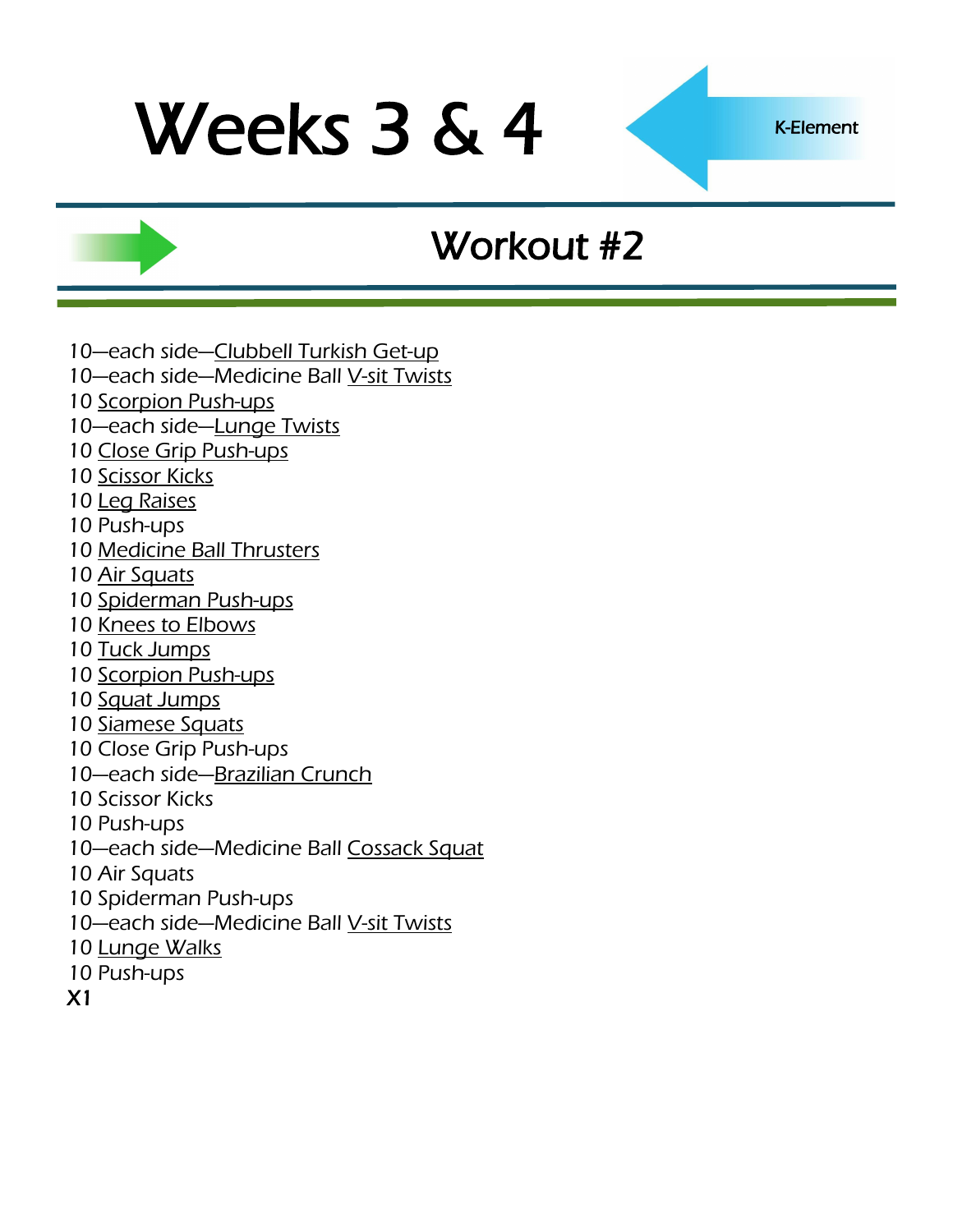K-Element

## Workout #3

#### CIRCUIT #1 [Medicine Ball Thrusters](http://www.youtube.com/watch?v=9PmMKO9UCNI) Chin-ups [Close Hand Push-ups](http://www.youtube.com/watch?feature=player_embedded&v=fFm5phmWZvo) 21 reps, 15 reps, 9 reps

### CIRCUIT #2

- 5—each side—[Medicine Ball Lunge Twists](http://www.youtube.com/watch?v=H0HLl6DnQ90)
- 5—each side—[Pistols](http://www.youtube.com/watch?v=FqmYSjE6C2Y)
- 5 [Medicine Ball Sit-up Stand-up Slams](http://www.youtube.com/watch?v=tuNLQyVAclI)
- 5 [Burpees](http://www.youtube.com/watch?v=c_Dq_NCzj8M&feature=related)
- 5—each side—[Medicine Ball Sliders](http://www.youtube.com/watch?v=CCH0lPn9gP0)
- 5 [Knees to Elbows](http://www.surfbodyfitness.com/crossfitknees2elbows)
- 5 [Slosh Tube Presses](http://www.youtube.com/watch?v=vIM3YWsV2HM)
- 5 [Uneven Push-ups](http://www.youtube.com/watch?v=RZOK0QS1NMg)
- 5—each side—[Slosh Tube Twirls](http://www.youtube.com/watch?v=ZS1epDw12PQ)
- 5 [Sprawls](http://www.youtube.com/watch?v=y0CcmNMeJV0&feature=related)

## X4

## CIRCUIT #3

20 seconds [Nose to Ground](http://www.youtube.com/watch?v=Qjt1m6LHVxw) 10 Push-ups 20 seconds [Leg Raises](http://www.youtube.com/watch?v=gMo97vRBg5A) 10 Push-ups

X3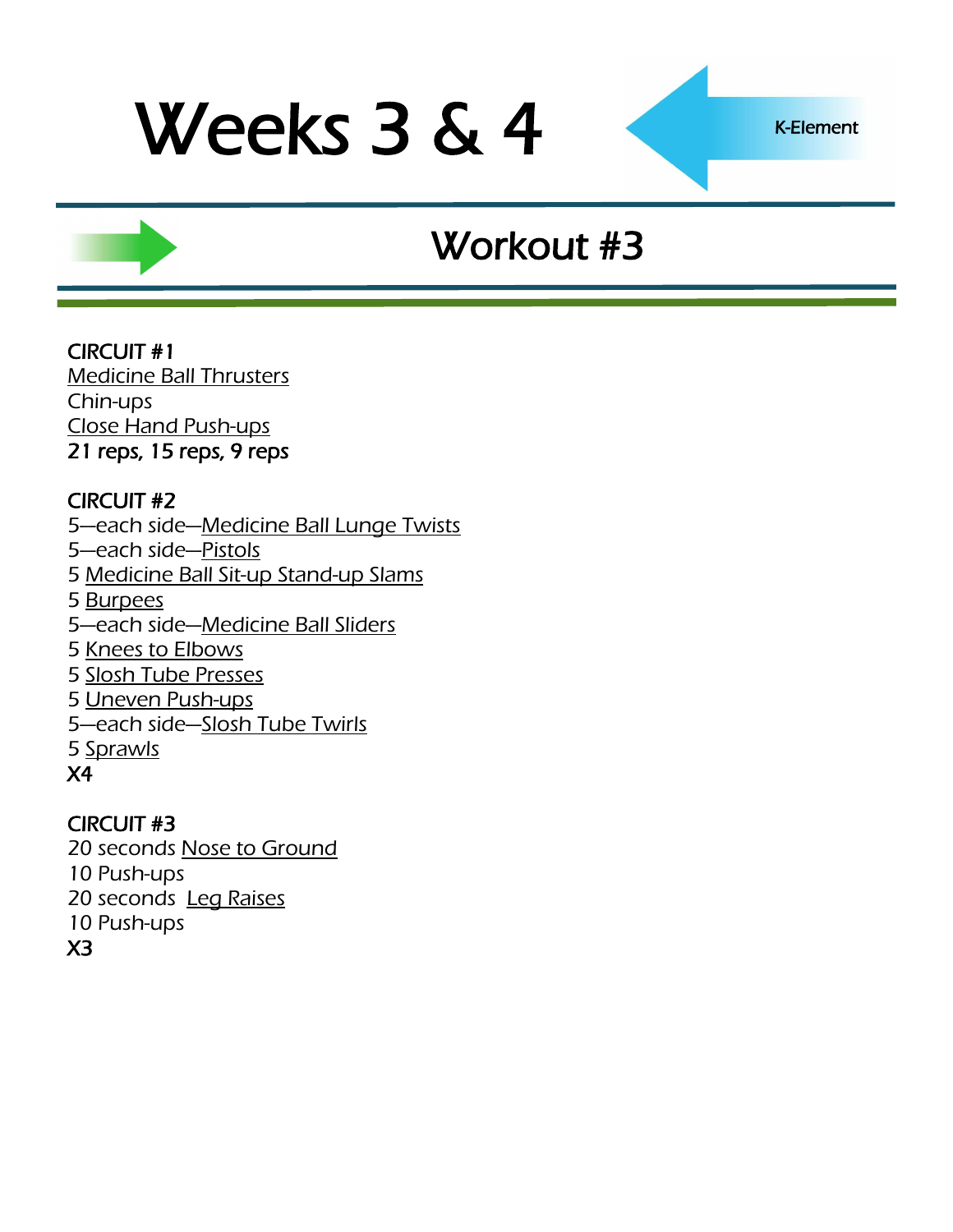## Workout #4

#### CIRCUIT #1 Mark of a distance of 40 feet and place markers at each end

[Slosh Tube Overhead Walk](http://www.youtube.com/watch?v=NNGS3FwMlZc) to the marker and back 10 [Clubbell Barbarian Squats](http://www.youtube.com/watch?v=_mUeEjvF6LU) 10 Scissor Kicks [Slosh Tube Overhead Lunge](http://www.youtube.com/watch?v=DzIxDjqs6AE) to the marker and back 10 [Jumping Split Squats](http://www.youtube.com/watch?v=CK7xI0wa04g) 10 [Leg Raises](http://www.youtube.com/watch?v=gMo97vRBg5A) 10 [Clubbell Inside Pendulum Swing](http://www.youtube.com/watch?v=1nI8HBN-Sm0&feature=related) Slosh Tube carry to the marker and back (carry anyway you can) 10 [Muslim Prays](http://www.youtube.com/watch?v=8PhRjhCtu3U) 10 [Rowboats](http://www.youtube.com/watch?v=BoI8gn3YRcQ) 10 [Slosh Tube Press Squats](http://www.youtube.com/watch?v=vIM3YWsV2HM&feature=related) X4

### CIRCUIT #2

Run 1 mile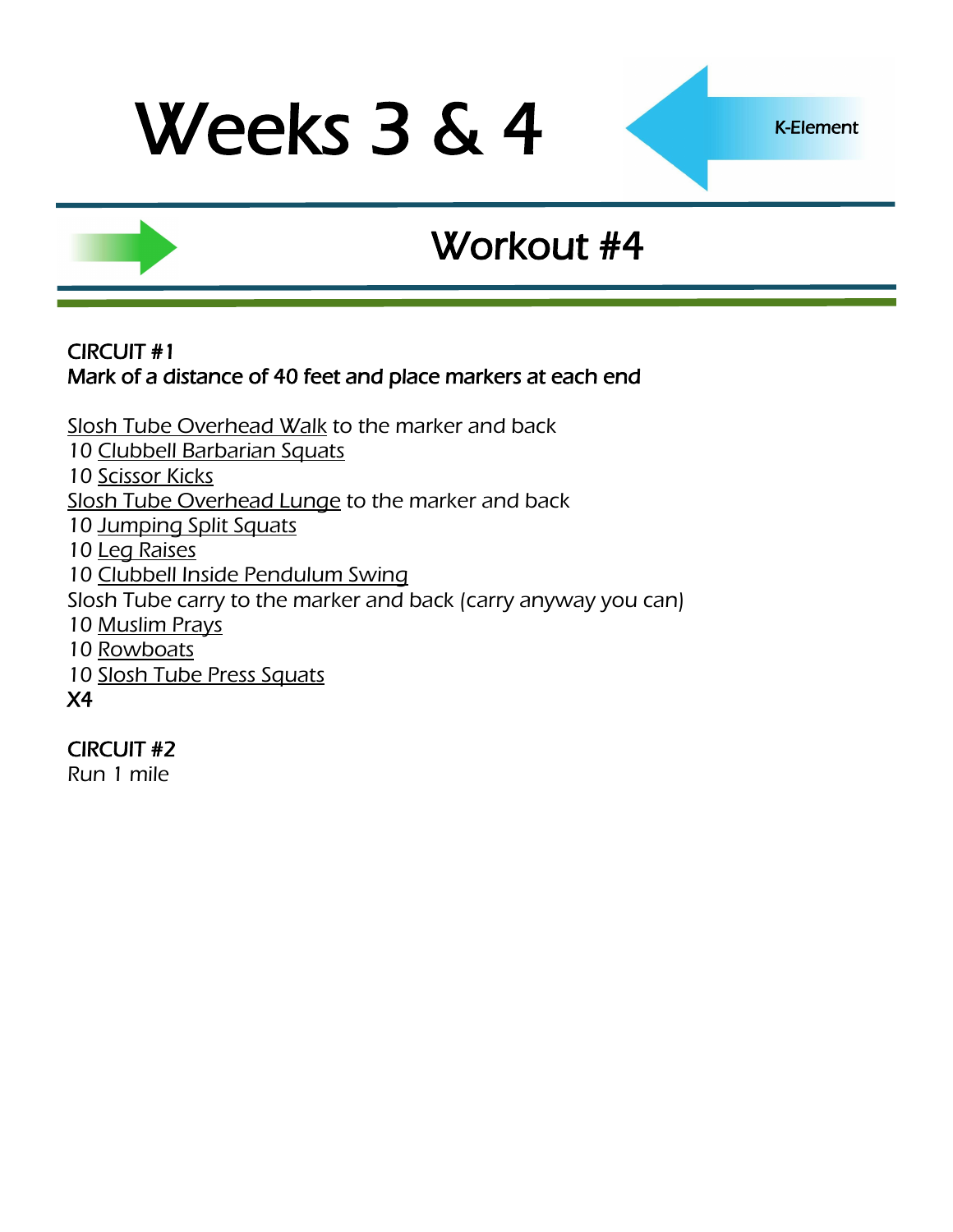K-Element

## Workout #1

### CIRCUIT #1

30 yards [Slosh Tube Overhead Walk](http://www.youtube.com/watch?v=NNGS3FwMlZc) 10 [Plyo Spiderman Push-ups](http://newwarriortraining.com/new-warrior-workouts-plyo-spidey-push-ups-400m-interval-sprint/) 30 yards Slosh Tube Overhead Walk 1 minute [Nose to Ground](http://www.youtube.com/watch?v=Qjt1m6LHVxw) X3

### CIRCUIT #2

—each side—[Clubbell Turkish Get-up](http://www.youtube.com/watch?v=szaFKM4RFiY) —each side—[Superman Push-ups](http://www.youtube.com/watch?feature=player_embedded&v=fFm5phmWZvo) [Slosh Tube Press Squat](http://www.youtube.com/watch?v=vIM3YWsV2HM&feature=related) [Slosh Tube Get-up Sit-up](http://www.youtube.com/watch?v=8GtA5_3p-KQ) X2

CIRCUIT #3 30 seconds no rest in between exercises rest what needed in between rounds [Burpees](http://www.youtube.com/watch?v=c_Dq_NCzj8M&feature=related) Push-ups [Crab Walk](http://www.youtube.com/watch?v=U7n_qKGtPZ4) X3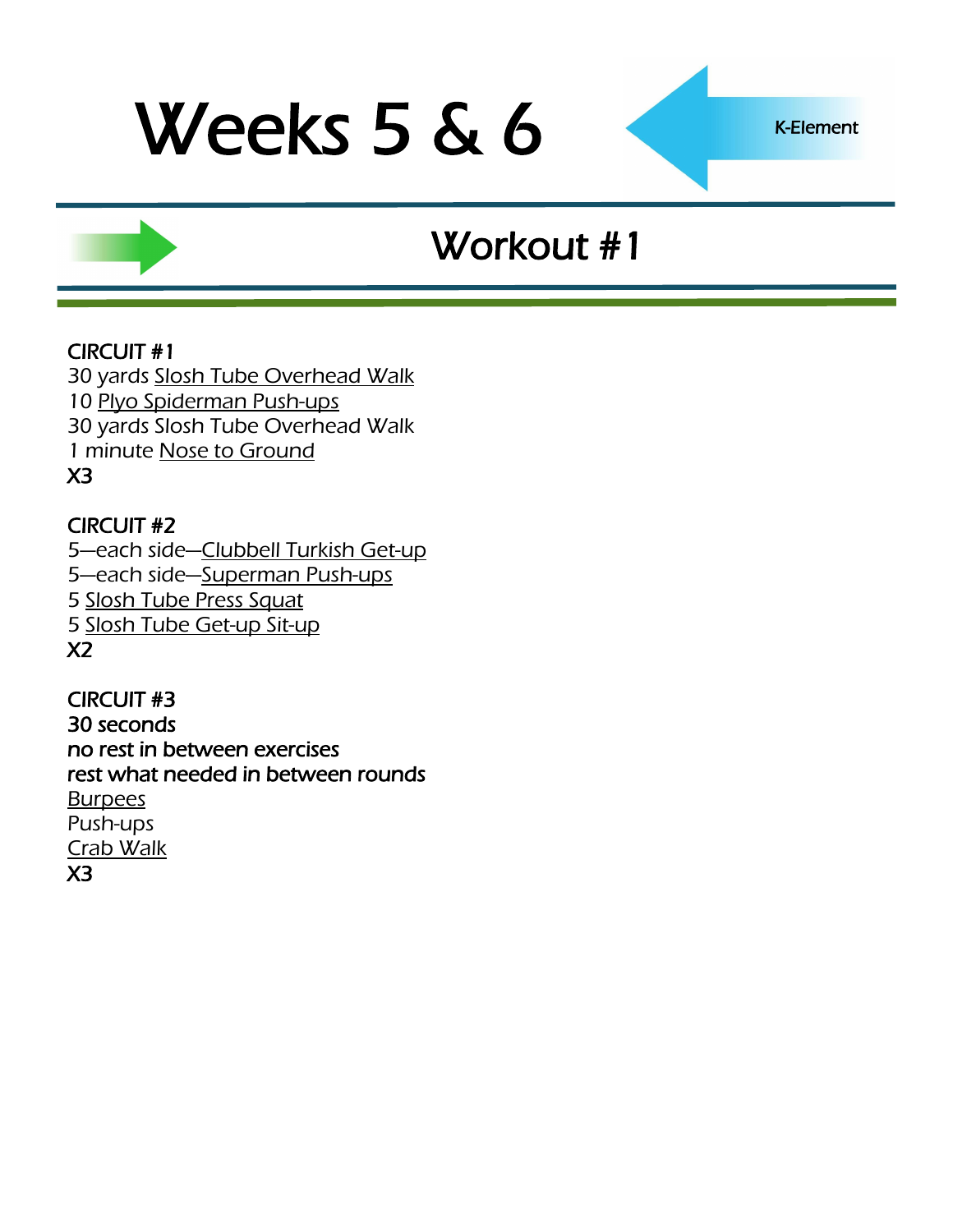K-Element

## Workout #2

### CIRCUIT #1

20 [Medicine Ball Sliders](http://www.youtube.com/watch?v=CCH0lPn9gP0) 20 [Medicine Ball Sit-up Stand-up Slams](http://www.youtube.com/watch?v=tuNLQyVAclI) X2

### CIRCUIT #2

[Clubbell Barbarian Presses](http://www.youtube.com/watch?v=U-grbpA6t3c&feature=related) [Clubbell Barbarian Squats](http://www.youtube.com/watch?v=_mUeEjvF6LU) [Medicine Ball Plyo Push-ups](http://www.youtube.com/watch?v=_FUU8bUxQtk) X2

CIRCUIT #3 30 reps, 20 reps, 10 reps [Medicine Ball Lunge Twists](http://www.youtube.com/watch?v=H0HLl6DnQ90) [Slosh Tube Bench Press Throws](http://www.youtube.com/watch?v=7TsC7-mSFoA&feature=related) **[Burpees](http://www.youtube.com/watch?v=c_Dq_NCzj8M&feature=related)** 

CIRCUIT #4 30 seconds each exercise 10 second rest after each [Medicine Ball Thrusters](http://www.youtube.com/watch?v=9PmMKO9UCNI) [Medicine Ball V-sit Twists](http://www.youtube.com/watch?v=JHgeOdp-COA) X4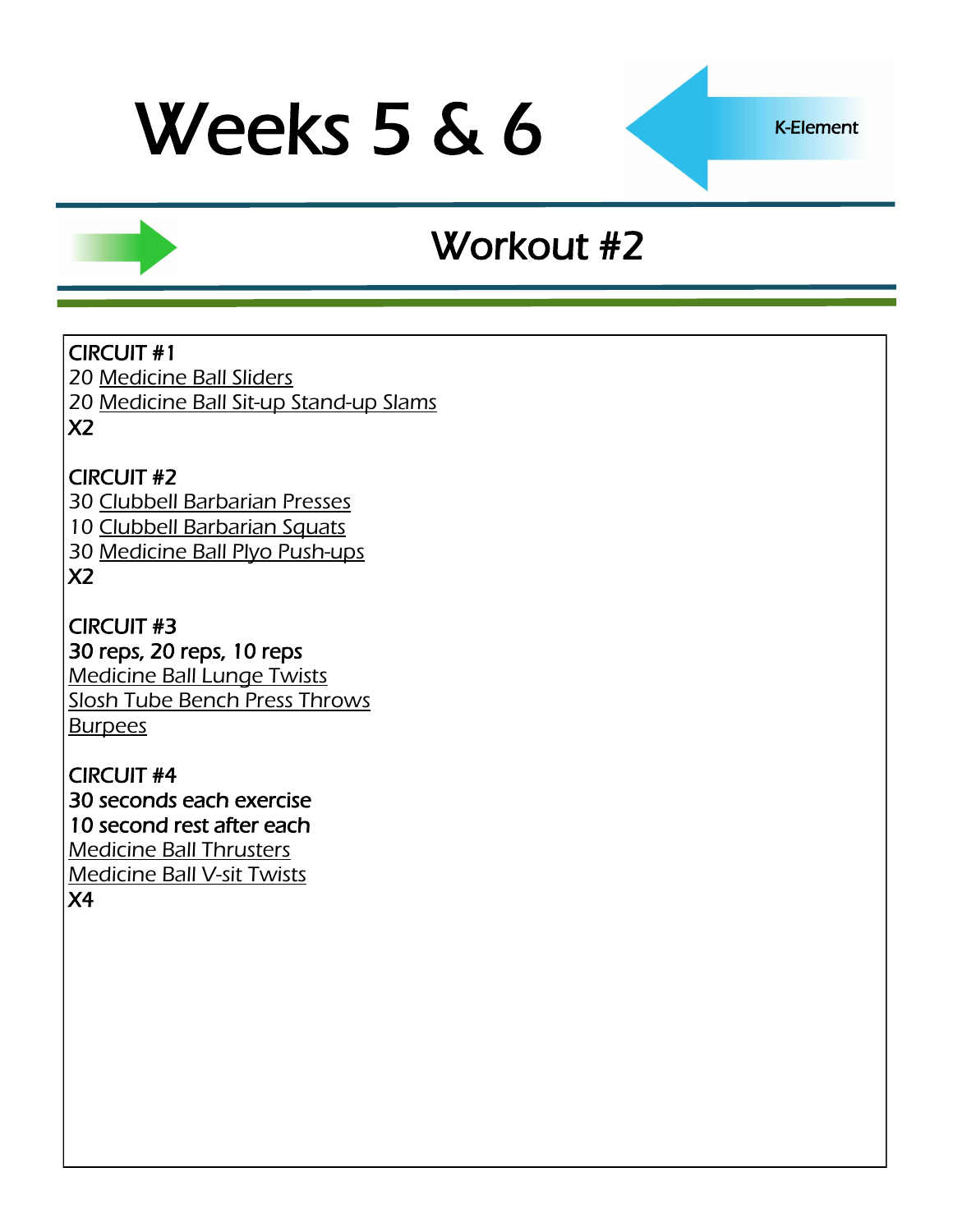K-Element

## Workout #3

### CIRCUIT #1

10 [Air Squats](http://www.youtube.com/watch?v=zf2SWnIQbwI&feature=player_embedded) 10 [Clubbell Barbarian Press](http://www.youtube.com/watch?v=U-grbpA6t3c&feature=related) 10 Air Squats 10 Push-ups 10 Air Squats 10—each side—[Clubbell Swipes](http://www.youtube.com/watch?v=igK2ScEBdXE&feature=related) 10 Air Squats X1

#### CIRCUIT #2 30 Seconds each exercise [Side Plank](http://www.youtube.com/watch?v=_6vjo5yFo1U) (left side) [Nose to Ground](http://www.youtube.com/watch?v=Qjt1m6LHVxw)

Side Plank (right side) X2

### CIRCUIT #3

—each side—[Clubbell Side Lunge Pendulum](http://www.youtube.com/watch?v=1T004c0Cz14&feature=related) [Brazilian Crunch](http://www.youtube.com/watch?v=r6J94se3Bs4) —each side—[Clubbell Rear Lunge Pendulum](http://www.youtube.com/watch?v=hBIVxyM7YTc&feature=related) 10 Push-ups —each side—[Medicine Ball Lunge Twist](http://www.youtube.com/watch?v=H0HLl6DnQ90) [Slosh Tube Burpees](http://www.youtube.com/watch?v=ZS1epDw12PQ) 5-each side-[Side Lunges](http://www.youtube.com/watch?v=TzhEkzoTcZ4) X1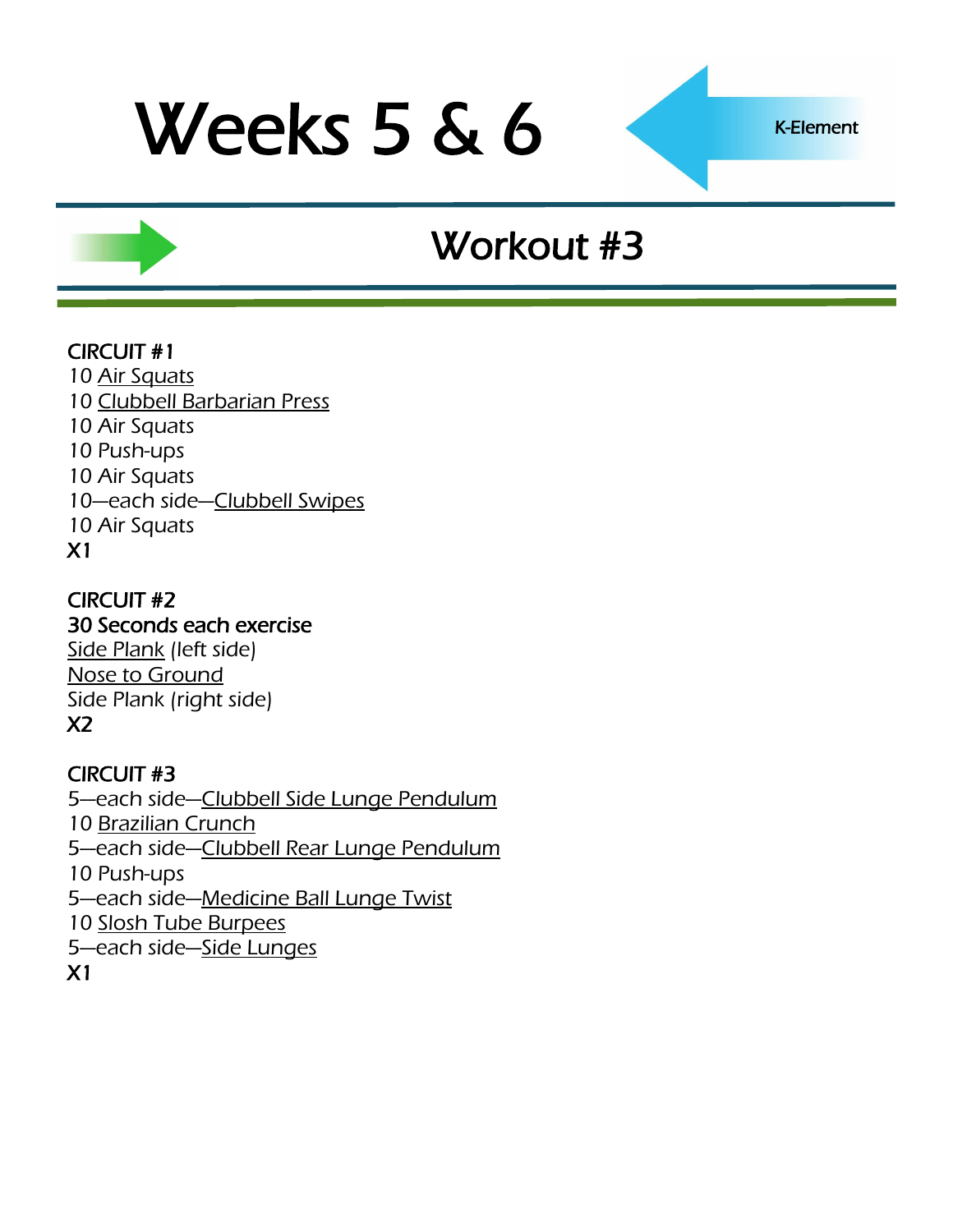K-Element

## Workout #4

CIRCUIT #1 15 Reps, 9 Reps, 6 Reps [Slosh Tube Overhead Squat](http://www.youtube.com/watch?v=PY-3nISJj3s) [Slosh Tube Burpees](http://www.youtube.com/watch?v=ZS1epDw12PQ)

CIRCUIT #2 1 Minute rounds Slosh Tube [Floor Wipers](http://www.youtube.com/watch?v=VQLtfH9clx4) [Alligator Walk](http://www.youtube.com/watch?v=NngcUQVO8ME) [Knees to Elbows](http://www.surfbodyfitness.com/crossfitknees2elbows) X2

CIRCUIT #3 10 Pull-ups 10 [Slosh Tube Presses](http://www.youtube.com/watch?v=vIM3YWsV2HM) X2

CIRCUIT #4 20 seconds each exercise 10 seconds rest after each exercise [Mountain Climbers](http://www.youtube.com/watch?v=DHjdc2QVRUQ) [Air Squats](http://www.youtube.com/watch?v=zf2SWnIQbwI&feature=player_embedded) X8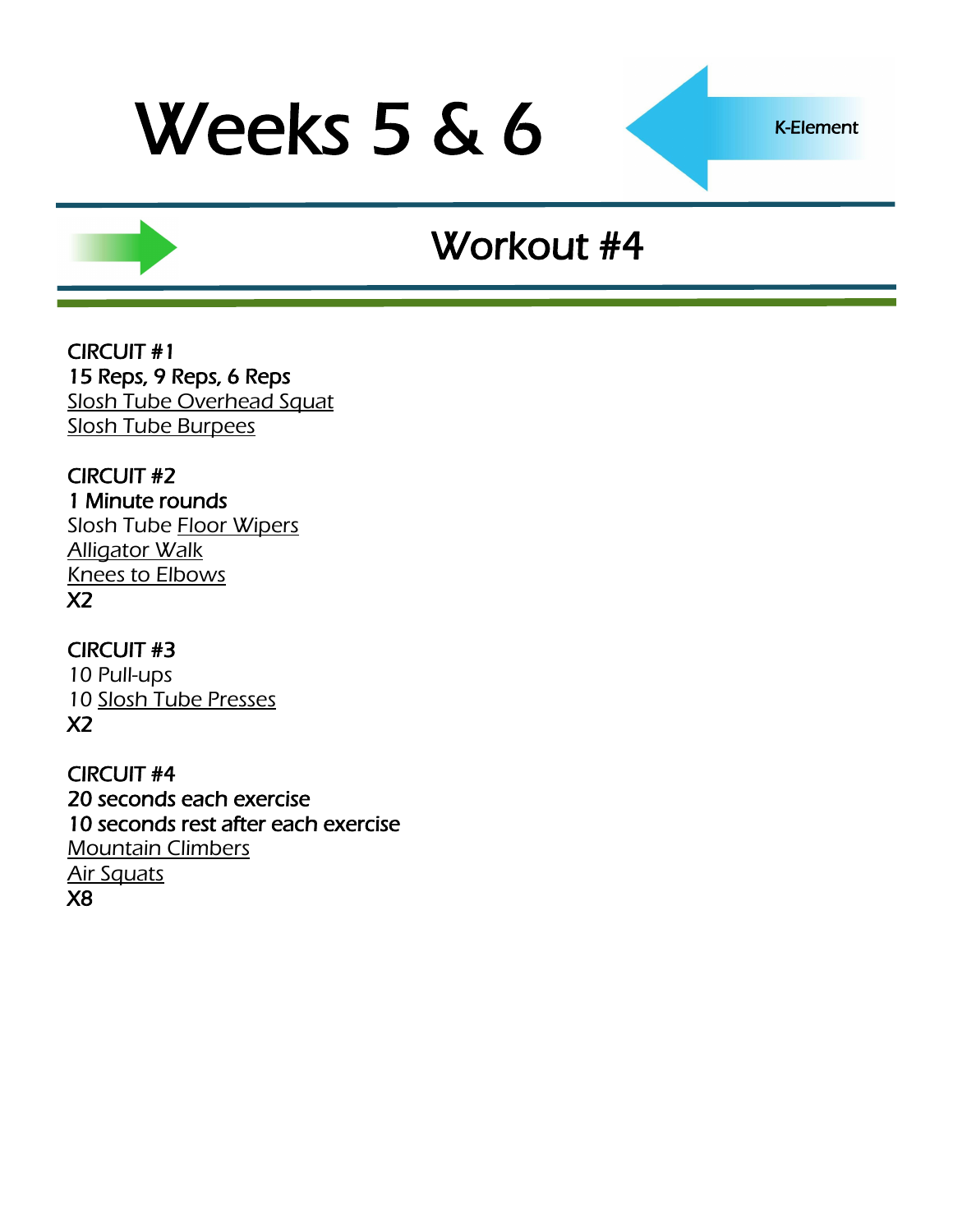## Workout #1

#### CIRCUIT #1

2—each side—[Clubbell Front Swing Hand Switch](http://www.youtube.com/watch?v=7BRhmcMyUhU&feature=related) 25 Push-ups X3

CIRCUIT #2 30 seconds each walk Bear Walk or [Wild Bear Walk](http://www.youtube.com/watch?v=Y6fvxyhPpH8) 10 Pull-ups [Frog Jumps](http://www.youtube.com/watch?v=ot_to1gZwjI) 10 [Medicine Ball Sit-up Stand-up Slams](http://www.youtube.com/watch?v=tuNLQyVAclI) [Crab Walk](http://www.youtube.com/watch?v=U7n_qKGtPZ4) 10 [Psycho Push-ups](http://www.youtube.com/watch?v=FB9EpuP2pSE) **[Inchworm](http://www.youtube.com/watch?v=X68AJbL8oMM)** 10 [Unveven Push-ups](http://www.youtube.com/watch?v=RZOK0QS1NMg) [Sabertooth Walk](http://www.youtube.com/watch?v=LaytCn25U_A&feature=fvw) 10 Slosh Tube [Floor Wipers](http://www.youtube.com/watch?v=VQLtfH9clx4) [Panther Walk](http://www.youtube.com/watch?v=K6iLOTeBwwo) 10 [Knees to Elbows](http://www.surfbodyfitness.com/crossfitknees2elbows) [Alligator Walk](http://www.youtube.com/watch?v=NngcUQVO8ME) 10 [Medicine Ball Thrusters](http://www.youtube.com/watch?v=9PmMKO9UCNI) [Monkey Push-ups](http://www.youtube.com/watch?v=YJnPmIuRqzs) 10—each side—[Slosh Tube Cossack Squats](http://www.youtube.com/watch?v=_jsdfsSSy9U&playnext=1&list=PL9842C33FCDE8BC6C) [Duck Walk](http://www.youtube.com/watch?v=e5lPjg0GhFM&feature=related) 10 [Slosh Tube Twirls](http://www.youtube.com/watch?v=ZS1epDw12PQ) Panther Walk 10 Push-ups X2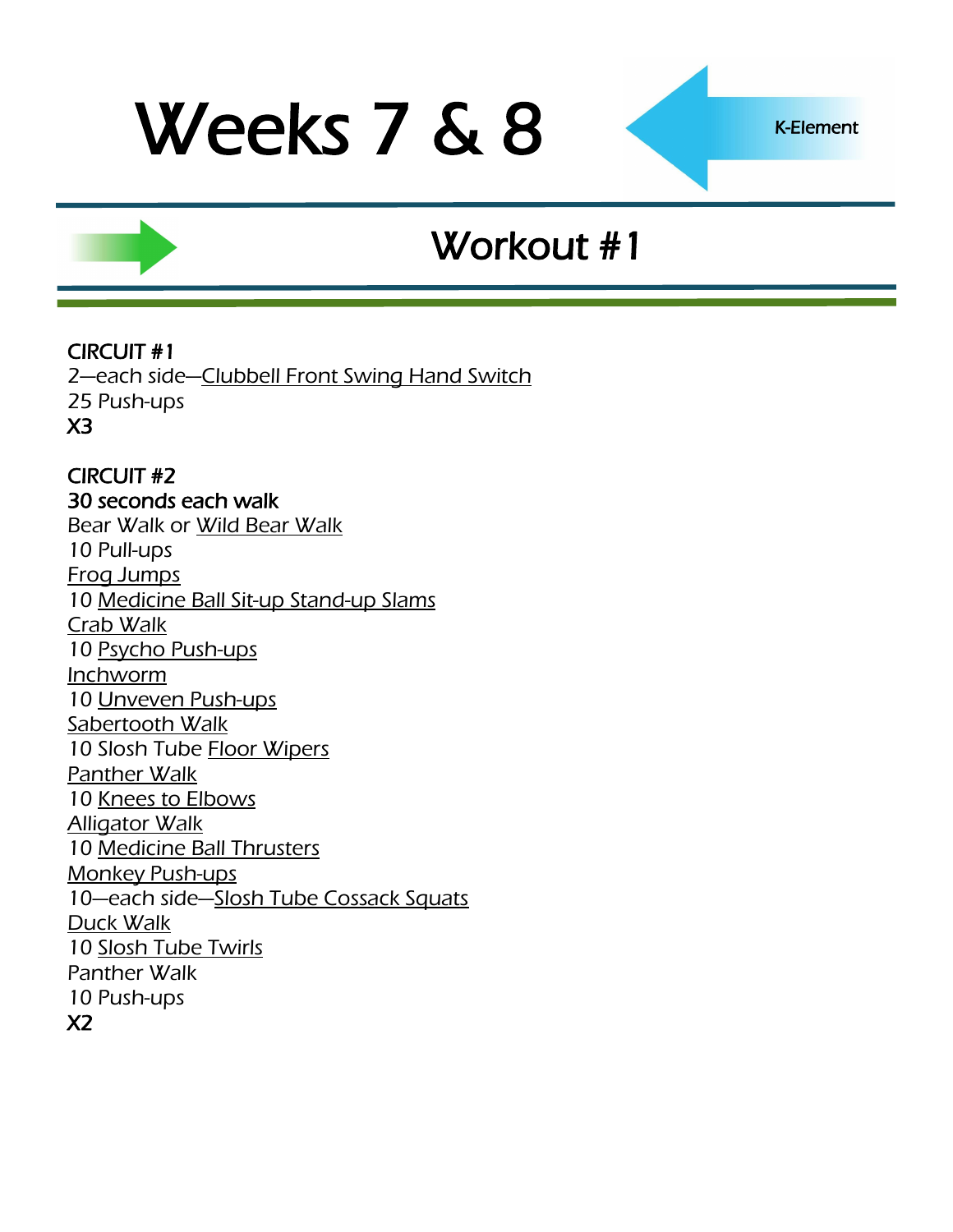K-Element

## Workout #2

#### CIRCUIT #1

Do 10 [Medicine Ball sliders](http://www.youtube.com/watch?v=CCH0lPn9gP0) after each of the following:

- 15 [Slosh Tube Presses](http://www.youtube.com/watch?v=vIM3YWsV2HM)
- 15 [Clubbell Barbarian Squats](http://www.youtube.com/watch?v=_mUeEjvF6LU)
- 15 Slosh Tube **Floor Wipers**
- 15 [Slosh Tube Overhead Lunges](http://www.youtube.com/watch?v=DzIxDjqs6AE)
- 15 [Slosh Tube Bench Press Throws](http://www.youtube.com/watch?v=7TsC7-mSFoA&feature=related)
- 15 [Clubbell Two Handed Press](http://www.youtube.com/watch?v=ZLwgEO6J89U&feature=mfu_in_order&list=UL)
- 45 Push-ups
- X2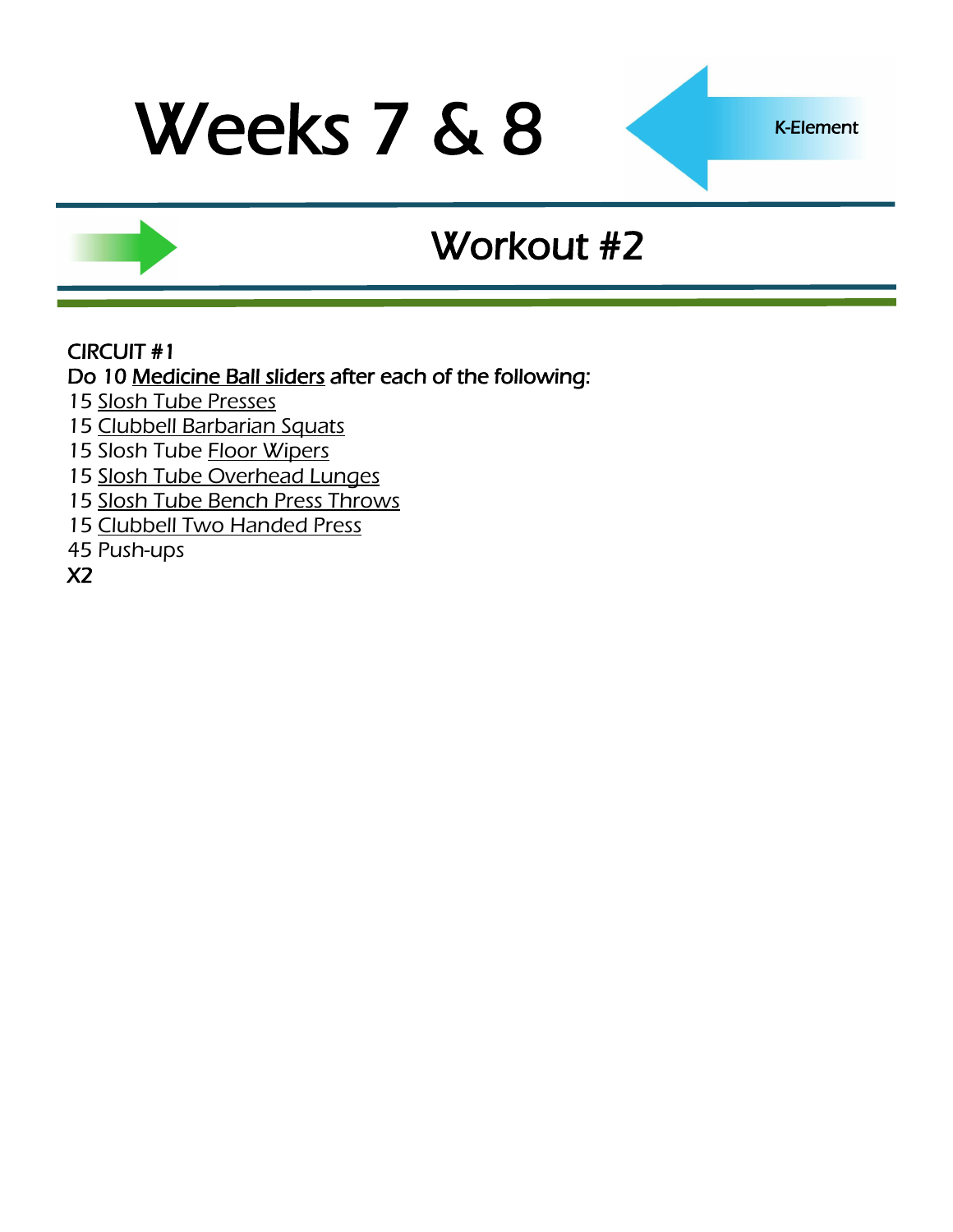K-Element

## Workout #3

### CIRCUIT #1

10 [Slosh Tube Presses](http://www.youtube.com/watch?v=vIM3YWsV2HM) after each of the following exercises:

20 Push-ups

10 Slosh Tube **Floor Wipers** 

20 [V-Sit Twists](http://www.youtube.com/watch?v=f7bu0Tb5hUw)

20 [Leg Raises](http://www.youtube.com/watch?v=gMo97vRBg5A)

X2

#### CIRCUIT #2 10 [Clubbell Two Handed Presses](http://www.youtube.com/watch?v=ZLwgEO6J89U&feature=mfu_in_order&list=UL) after each of the following exercises: 20 Push-ups

10 [Medicine Ball Sit-up Stand-up Slams](http://www.youtube.com/watch?v=tuNLQyVAclI)

X4

## CIRCUIT #3

## 10 Slosh Tube Presses after each of the following exercises:

20 [Row Boats](http://www.youtube.com/watch?v=BoI8gn3YRcQ)

10 [Clubbell Side Semi](http://www.youtube.com/watch?v=gOfojLQy0BQ)

- 10 [Twist Push-ups](http://www.youtube.com/watch?v=b27ZGq3Wxo4) (right side only)
- 10 [Twist Push-ups](http://www.youtube.com/watch?v=b27ZGq3Wxo4) (left side only)

X2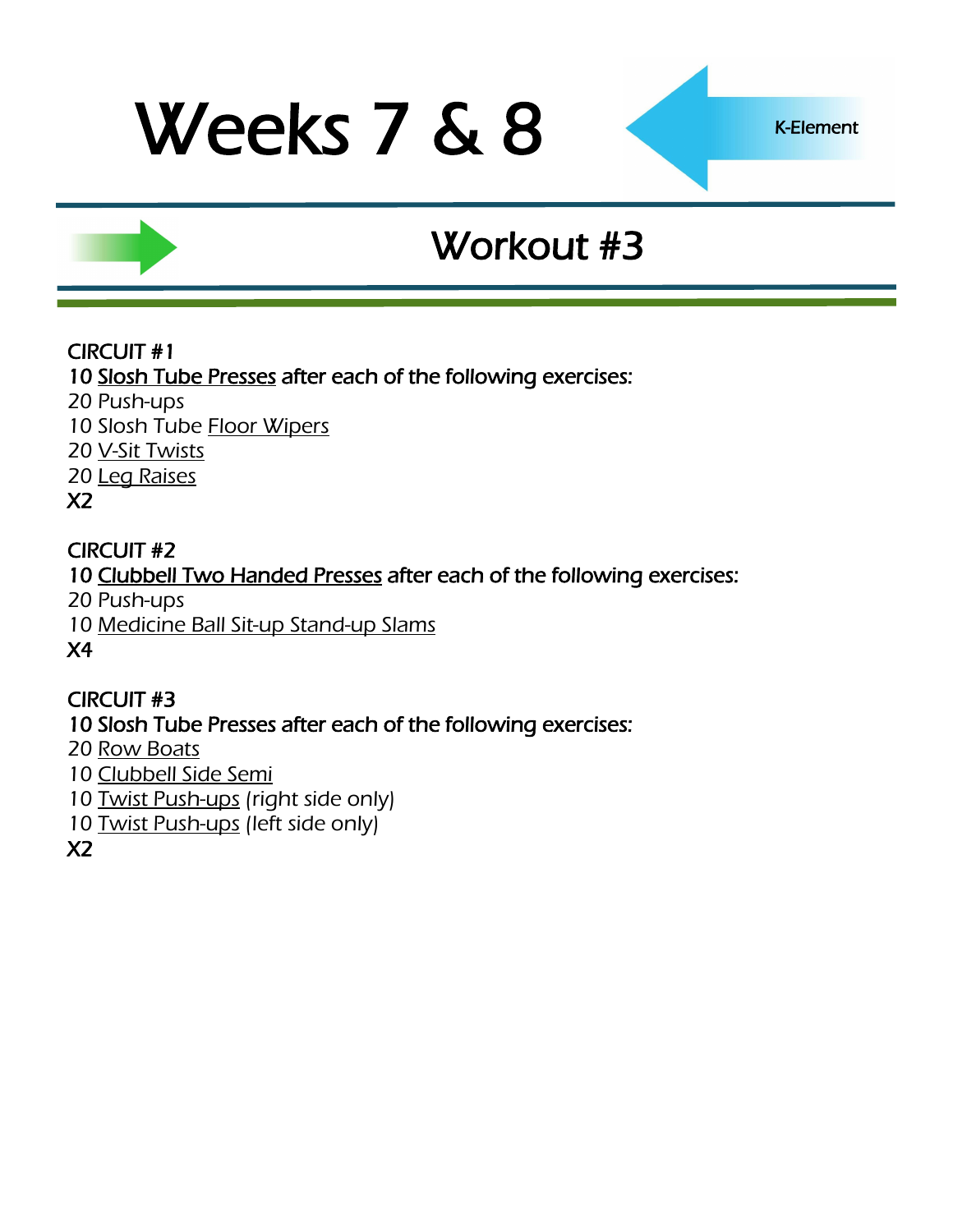K-Element

## Workout #4

#### CIRCUIT #1

- 10 Slosh Tube [Floor Wipers](http://www.youtube.com/watch?v=VQLtfH9clx4)
- 15 [Slosh Tube Lunges](http://www.youtube.com/watch?v=DzIxDjqs6AE)
- 15 [Slosh Tube Presses](http://www.youtube.com/watch?v=vIM3YWsV2HM)

#### 30 second rest

- 15 [Slosh Tube Press Squat](http://www.youtube.com/watch?v=vIM3YWsV2HM&feature=related)
- 10 Slosh Tube Floor Wipers
- 15 [Slosh Tube Front Paddling](http://www.youtube.com/watch?v=_jsdfsSSy9U&playnext=1&list=PL9842C33FCDE8BC6C)

#### 30 second rest

- 15 [Slosh Tube Squats](http://www.youtube.com/watch?v=4z9CWXp-h9s&feature=fvwrel)
- 15 [Slosh Tube Bench Press Throws](http://www.youtube.com/watch?v=7TsC7-mSFoA&feature=related)
- 10 Slosh Tube Floor Wipers

#### 30 second rest

- 15 Slosh Tube Presses
- 10 Slosh Tube Floor Wipers
- 15 [Slosh Tube Get-up Sit-up](http://www.youtube.com/watch?v=8GtA5_3p-KQ)

#### 30 second rest

- 10 Slosh Tube Floor Wipers
- 15 Slosh Tube Presses
- 15 Slosh Tube Lunges

#### 30 second rest

#### X2

If done in less than 30 minutes, do [Burpees](http://www.youtube.com/watch?v=c_Dq_NCzj8M&feature=related) until the 30 minute mark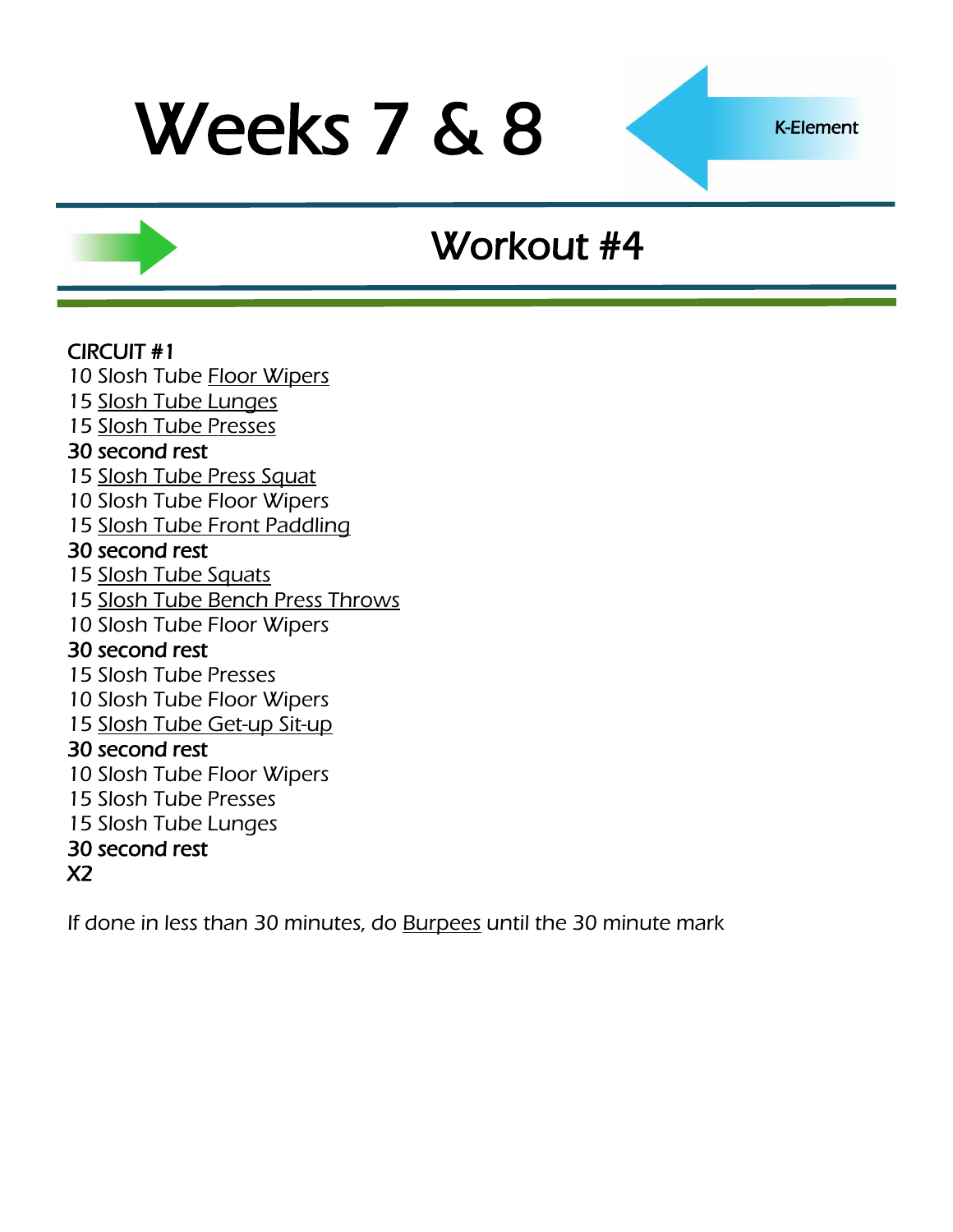K-Element

## Workout #1

### CIRCUIT #1

2-each side-[1 Arm Push-ups](http://www.youtube.com/watch?v=hCiMScUXTp0) 4—each side—Clubbell [Turkish Get-up](http://www.youtube.com/watch?v=szaFKM4RFiY) 8 Clubbell [Barbarian Press](http://api.viglink.com/api/click?format=go&key=cdee124b11d6baacda6c3e29b12e23dc&loc=http%3A%2F%2Fkemmefitness.com%2Fexercises%2F&v=1&libid=1315353638075&out=http%3A%2F%2Fwww.youtube.com%2Fwatch%3Fv%3DU-grbpA6t3c%26feature%3Drelated&ref=http%3A%2F%2Fkemmefitne) X1

### CIRCUIT #2

—each side—Clubbell [Swipe](http://www.youtube.com/watch?v=igK2ScEBdXE&feature=related) —each side—Clubbell [Side Semi](http://www.youtube.com/watch?v=gOfojLQy0BQ) —each side—Clubbell [Alternating Shield Cast](http://www.youtube.com/watch?v=QhUMHrO7AyA&NR=1) —each side—Clubbell [Torch Press](http://www.youtube.com/watch?v=KFluTacbjKU&feature=related)

X4

### CIRCUIT #3

2 [Burpees](http://www.youtube.com/watch?v=c_Dq_NCzj8M&feature=related) 5 [Donkey Kicks](http://www.youtube.com/watch?v=ElXtaOqr7Ak) 10 Clubbell [Two Handed Press](http://www.youtube.com/watch?v=ZLwgEO6J89U&feature=mfu_in_order&list=UL) 20 [Air Squats](http://www.youtube.com/watch?v=iOdwETDQXCw)

X3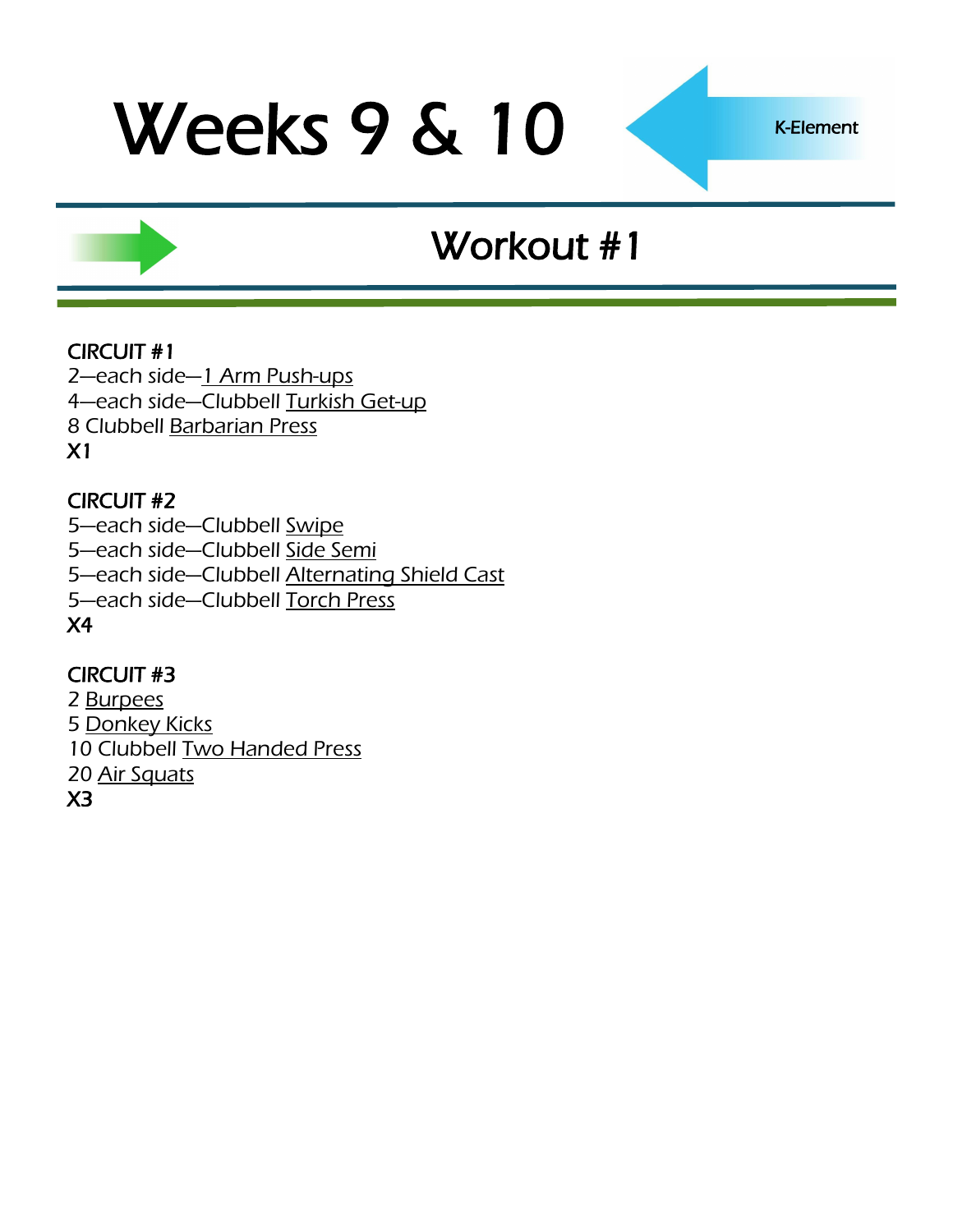K-Element

## Workout #2

### CIRCUIT #1

10 [Slosh Tube Overhead Squat](http://www.youtube.com/watch?v=PY-3nISJj3s) 25 Push-ups 5 [Slosh Tube Presses](http://www.youtube.com/watch?v=vIM3YWsV2HM) 1/2 mile run X4 for a total of 2 miles

### CIRCUIT #2

- 10 [Slosh Tube Twirls](http://www.youtube.com/watch?v=ZS1epDw12PQ)
- 10 [Core Burpees](http://www.youtube.com/watch?v=AzWzW1kfgws)
- 10 [Slosh Tube Burpees](http://www.youtube.com/watch?v=ZS1epDw12PQ)
- 10 [Spiderman Push-ups](http://www.youtube.com/watch?v=PmoinoBow1Q)
- 10 [Slosh Tube Bench Press Throws](http://www.youtube.com/watch?v=7TsC7-mSFoA&feature=related)
- 10 [Burpees](http://www.youtube.com/watch?v=c_Dq_NCzj8M&feature=related)
- 10 [Slosh Tube Cossack Squats](http://www.youtube.com/watch?v=_jsdfsSSy9U&playnext=1&list=PL9842C33FCDE8BC6C)
- 10 [Uneven Push-ups](http://www.youtube.com/watch?v=RZOK0QS1NMg)
- X3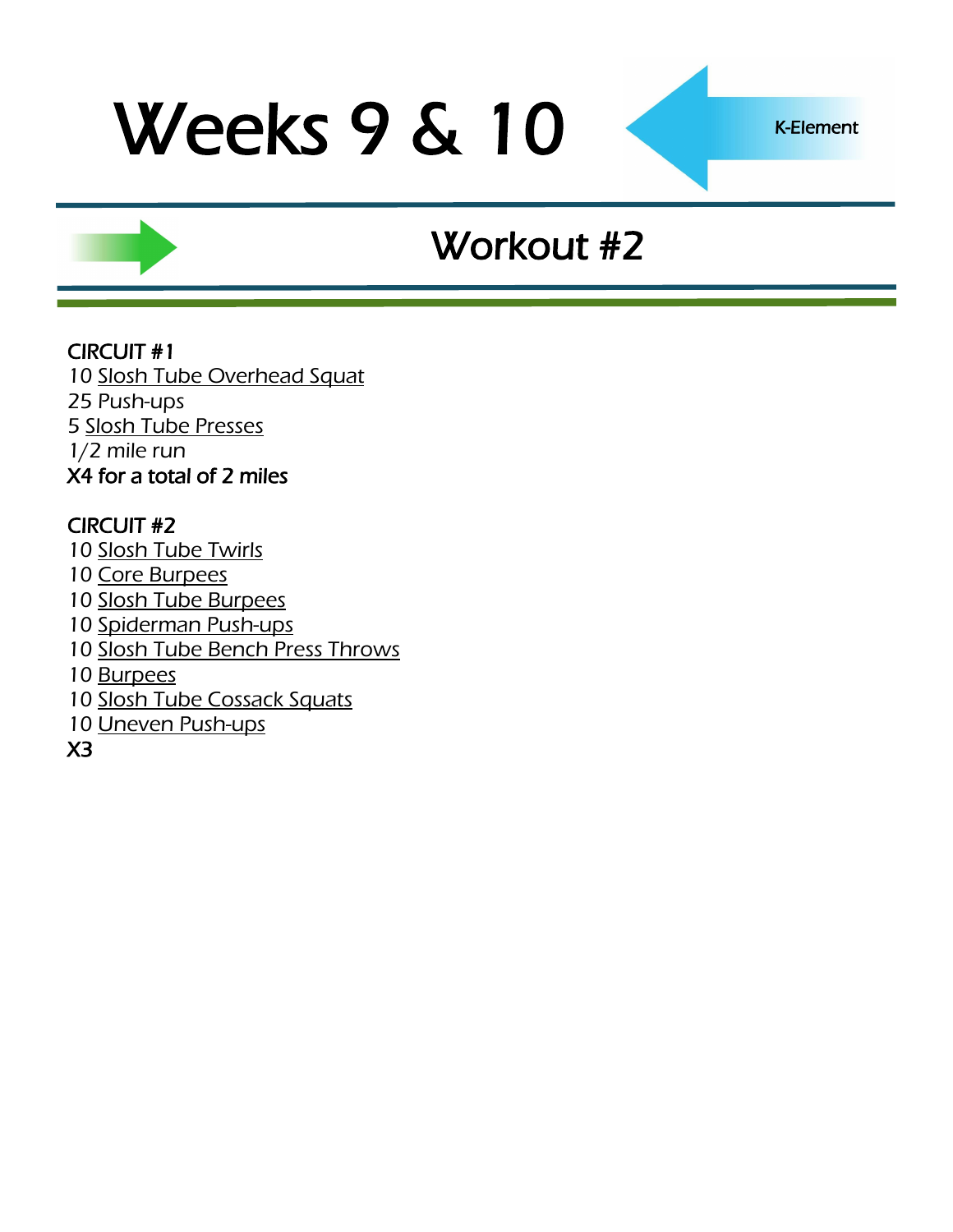K-Element

## Workout #3

### CIRCUIT 1

10—each side—[Clubbell Side Lunge Pendulum](http://www.youtube.com/watch?v=1T004c0Cz14&feature=related) 25 [Donkey Kicks](http://www.youtube.com/watch?v=ElXtaOqr7Ak) 1 minute [V-Sit](http://www.youtube.com/watch?v=I_1KGrBx2T4) 1 minute [Nose to Ground](http://www.youtube.com/watch?v=Qjt1m6LHVxw) 50 [Slosh Tube Presses](http://www.youtube.com/watch?v=vIM3YWsV2HM) 20—each side—[Medicine Ball V Sit Twists](http://www.youtube.com/watch?v=JHgeOdp-COA) X1

### CIRCUIT 2

Run 100 feet or so after each set of Burpees:

10 [Burpees](http://www.youtube.com/watch?v=c_Dq_NCzj8M&feature=related)

- 9 Burpees
- 8 Burpees
- 7 Burpees
- 6 Burpees
- 5 Burpees
- 4 Burpees
- 3 Burpees 2 Burpees
- 
- 1 Burpee

## X1

## CIRCUIT 3

- 25 [Monkey Push-ups](http://www.youtube.com/watch?v=YJnPmIuRqzs)
- 25 [Tuck Jumps](http://www.youtube.com/watch?v=JlI_oY2Qmro&feature=related)
- 25 [Medicine Ball Sit-up Stand-up Slams](http://www.youtube.com/watch?v=tuNLQyVAclI)
- 25—each side—[Medicine Ball Sliders](http://www.youtube.com/watch?v=CCH0lPn9gP0)

X2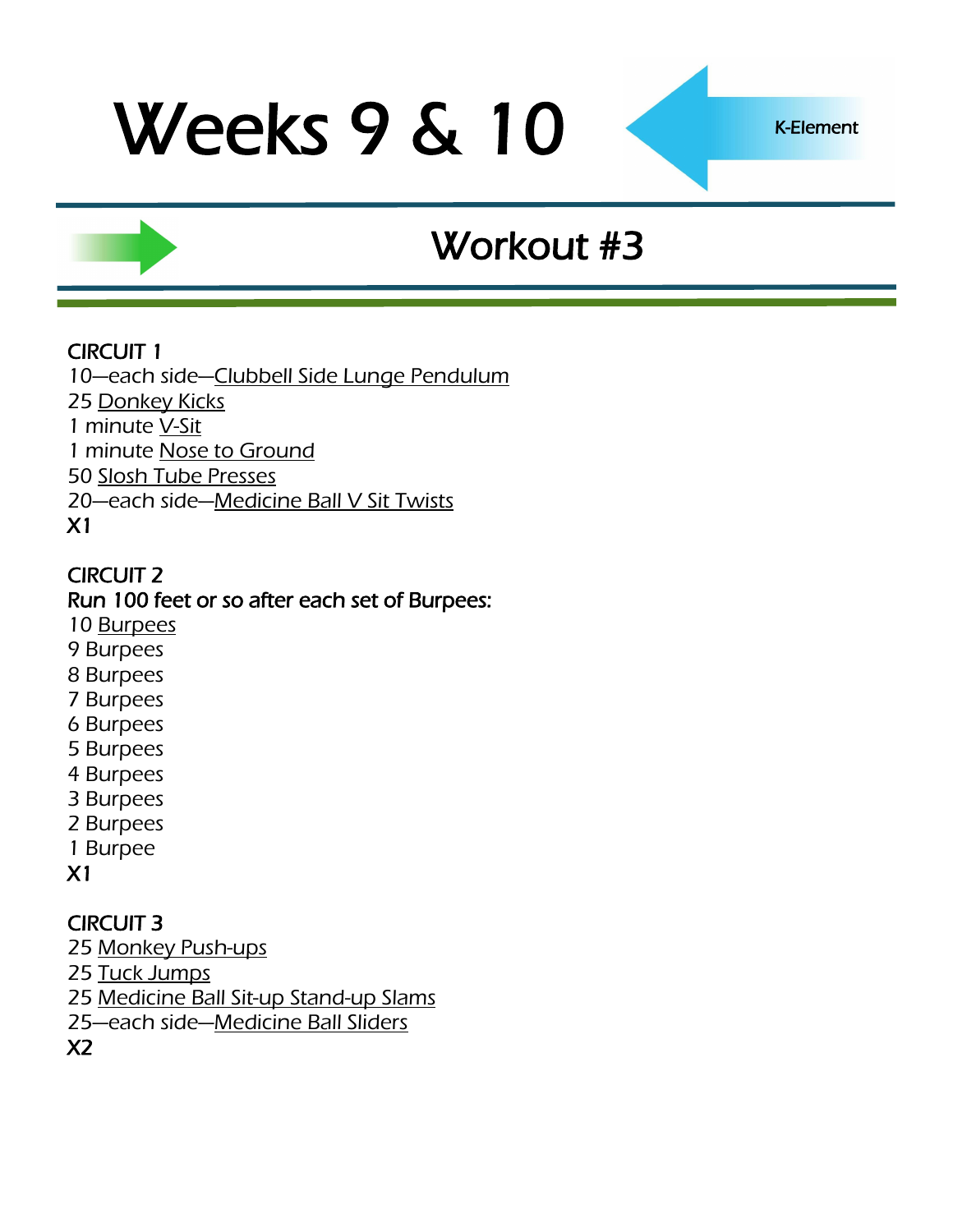## Workout #4

### CIRCUIT #1

50—each side—[Lunge Walk](http://www.youtube.com/watch?v=fPCSGUhgxxk) with Slosh Tube on back Jog 100 feet with Slosh Tube (carry anyway you can) Walk 100 feet while doing [Slosh Tube Presses](http://www.youtube.com/watch?v=vIM3YWsV2HM) Jog 100 feet with Slosh Tube (carry anyway you can) X2

### CIRCUIT #2

[V-Sit Twists](http://www.youtube.com/watch?v=f7bu0Tb5hUw) [Clubbell Barbarian Presses](http://www.youtube.com/watch?v=U-grbpA6t3c&feature=related) —each side—[ClubBell Outside Pendulums](http://www.youtube.com/watch?v=NfyItbWNJ-s&feature=related) —each side—[ClubBell Inside Pendulums](http://www.youtube.com/watch?v=1nI8HBN-Sm0&feature=related) Sprint 100 feet X2

### CIRCUIT #3

50 Push-ups 40 [Mountain Climbers](http://www.youtube.com/watch?v=DHjdc2QVRUQ) 30 [Tuck Jumps](http://www.youtube.com/watch?v=JlI_oY2Qmro&feature=related) 20 [Burpees](http://www.youtube.com/watch?v=c_Dq_NCzj8M&feature=related) 10 [Triangle Pull-ups](http://www.youtube.com/user/kemmefitness?feature=mhee#p/u/1/KtZ5feNwHjE) 5—each side—[Club Bell Turkish Get-ups](http://www.youtube.com/watch?v=szaFKM4RFiY) X1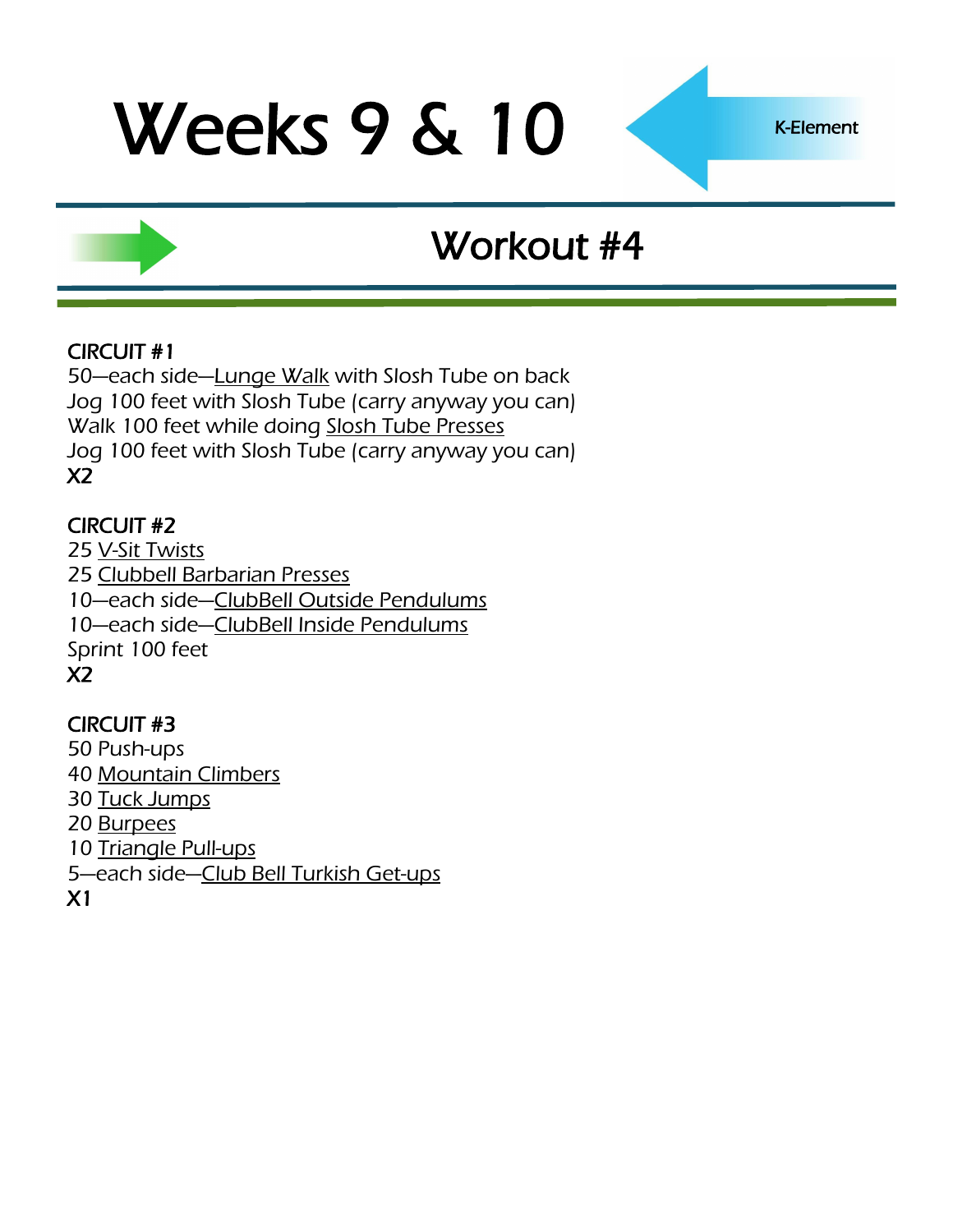K-Element

## Workout #1

### CIRCUIT #1

- 25 [Medicine Ball Get Up Stand Up Slams](http://www.youtube.com/watch?v=tuNLQyVAclI)
- 40 feet [Bear Walk](http://www.youtube.com/watch?v=-OKN0zDXC7k)
- 25 [Slosh Tube Get Up Sit Ups](http://www.youtube.com/watch?v=8GtA5_3p-KQ)
- 40 feet [Crab Walk](http://www.youtube.com/watch?v=U7n_qKGtPZ4)
- 25 [Clubbell 2 Handed Press](http://www.youtube.com/watch?v=ZLwgEO6J89U&feature=mfu_in_order&list=UL)
- 40 feet [Duck Walk](http://www.youtube.com/watch?v=e5lPjg0GhFM&feature=related)
- 25 Push-ups
- X1

## CIRCUIT #2

- 25 [Frog Jumps](http://www.youtube.com/watch?v=ot_to1gZwjI)
- 25 [Leg Raises](http://www.youtube.com/watch?v=gMo97vRBg5A)
- 25 [Uneven Push-ups](http://www.youtube.com/watch?v=RZOK0QS1NMg)
- 25 [Donkey Kicks](http://www.youtube.com/watch?v=ElXtaOqr7Ak)
- 25 [Scissor Kicks](http://www.youtube.com/watch?v=XyLTb8ZTh48)
- 25 [Tuck Jumps](http://www.youtube.com/watch?v=JlI_oY2Qmro&feature=related)
- X1

## CIRCUIT #3

- 5—each side—[Slosh Tube Twirls](http://www.youtube.com/watch?v=ZS1epDw12PQ)
- 10 [Slosh Tube Burpees](http://www.youtube.com/watch?v=ZS1epDw12PQ)
- 15 [Medicine Ball Sliders](http://www.youtube.com/watch?v=CCH0lPn9gP0)
- 20 [Clubbell Barbarian Squats](http://www.youtube.com/watch?v=_mUeEjvF6LU)
- 25 [Close Grip Push-ups](http://www.youtube.com/watch?v=CWkkn0uo-P4)
- 20 Push-ups
- 15 [Burpees](http://www.youtube.com/watch?v=c_Dq_NCzj8M&feature=related)
- 30 [Medicine Ball Slams](http://www.youtube.com/watch?v=12IUGflssEI)
- 5 [Air Squats](http://www.youtube.com/watch?v=iOdwETDQXCw)
- X1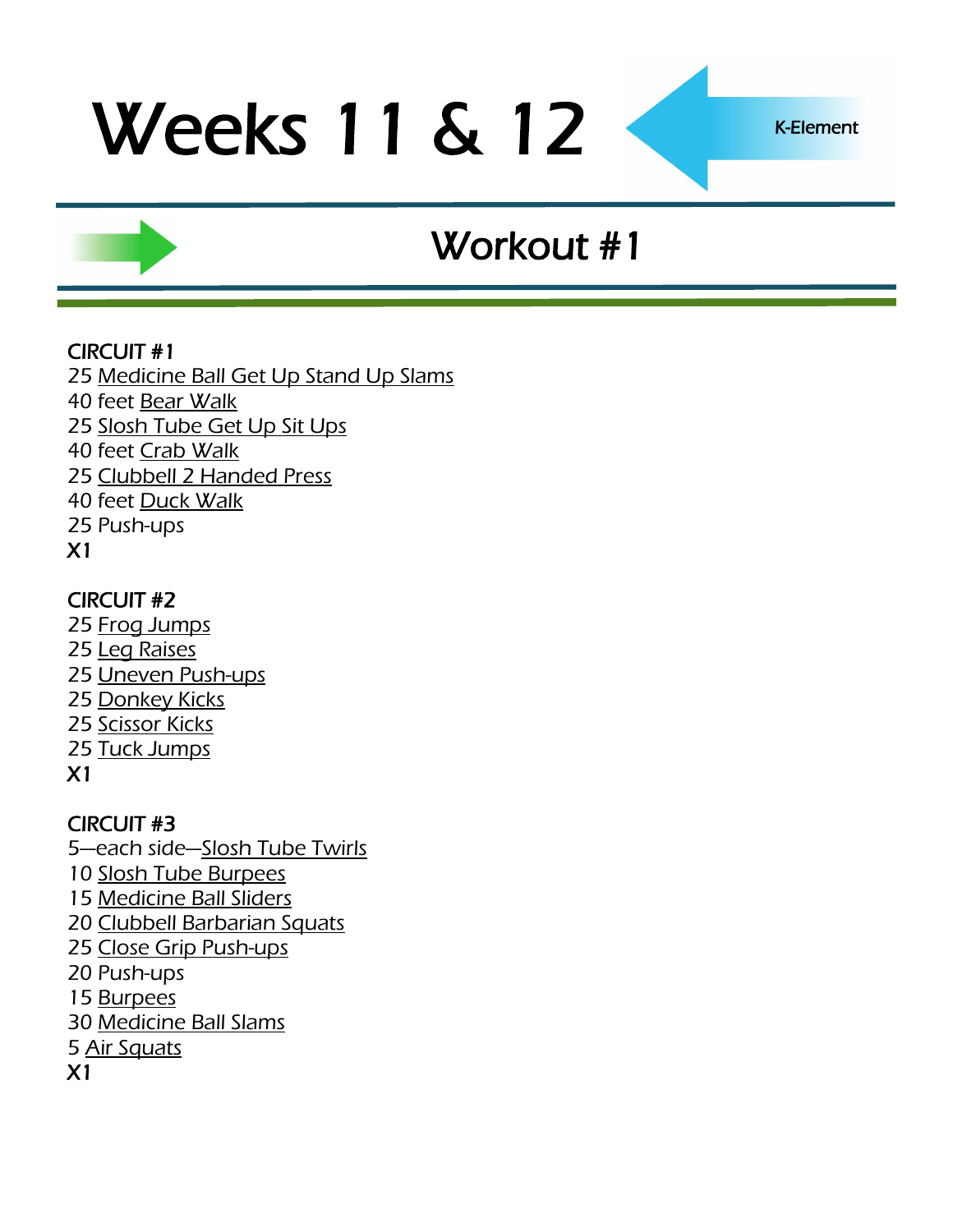## Workout #2

#### CIRCUIT #1 4 [Inchworms](http://www.youtube.com/watch?v=X68AJbL8oMM) 20 seconds [Crab Walk](http://www.youtube.com/watch?v=U7n_qKGtPZ4) 10—each side—[Side Lunges](http://www.youtube.com/watch?v=TzhEkzoTcZ4) X2

#### CIRCUIT #2 Do 20 [Clubbell Barbarian Presses &](http://www.youtube.com/watch?v=U-grbpA6t3c&feature=related) 20 Slosh Tube Press Squats after each of the following:

- 50 [Air Squats](http://www.youtube.com/watch?v=zf2SWnIQbwI&feature=player_embedded) 10 [Tuck Burpees](http://www.youtube.com/watch?v=_Xh_oPFG02M) 20 [Superman Push-ups](http://www.youtube.com/watch?feature=player_embedded&v=fFm5phmWZvo) 30—each side—[Slalom](http://www.youtube.com/watch?v=WfrB6n3la0Q) 20 [Sprawls](http://www.youtube.com/watch?v=y0CcmNMeJV0&feature=related) 20—each sid—[Side Bridge & Knee Tuck](http://www.youtube.com/watch?v=ys612bluWSc) 15 [Muslim Prays](http://www.youtube.com/watch?v=8PhRjhCtu3U) 50 [Leg Raises](http://www.youtube.com/watch?v=gMo97vRBg5A) 30—each side—[Ice Skaters](http://www.youtube.com/watch?v=NdVRPwPrWOM&feature=PlayList&p=68EAD6311C5A9513&playnext_from=PL&index=41&playnext=2)
- 20 [Frog Jumps](http://www.youtube.com/watch?v=ot_to1gZwjI)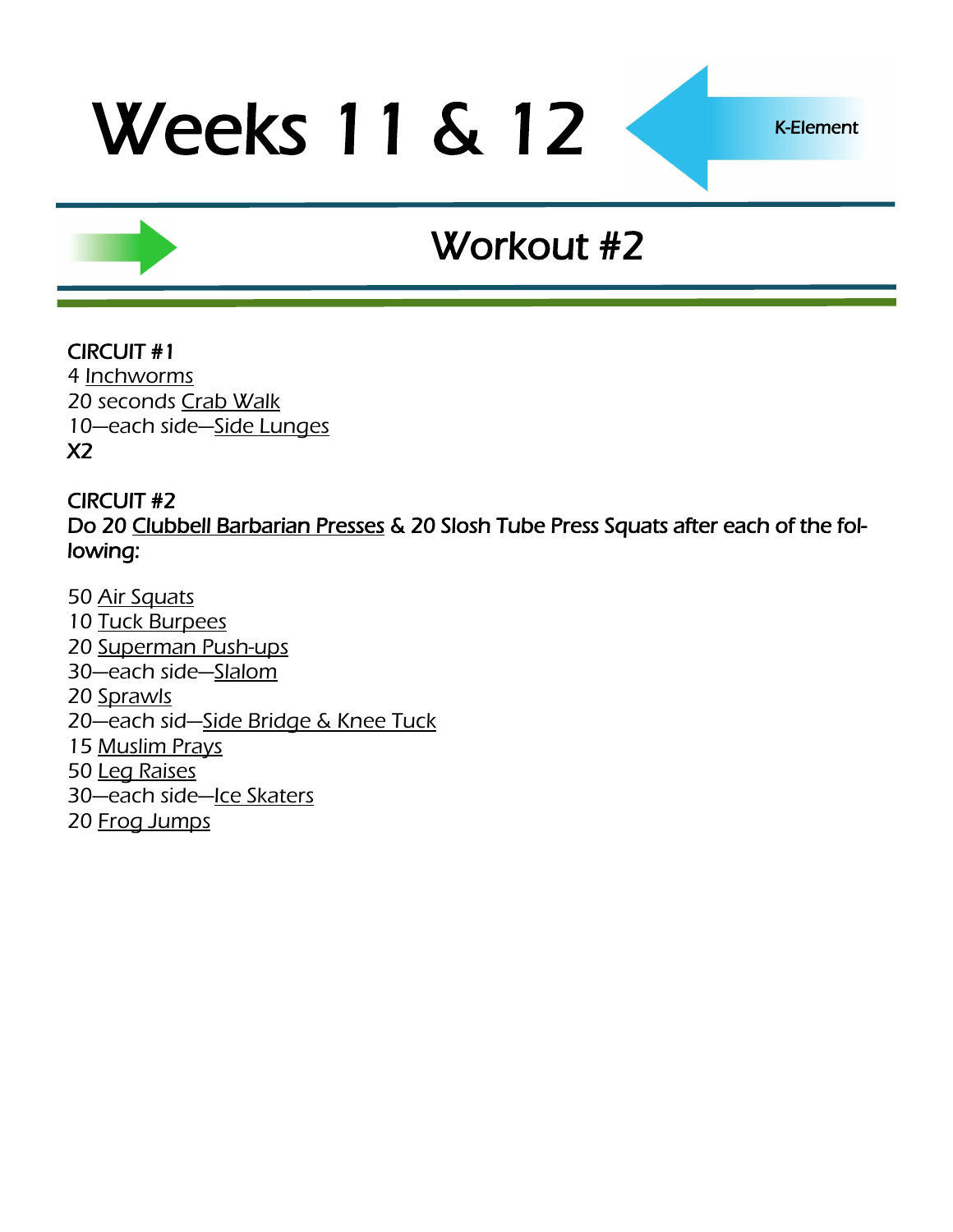## Workout #3

CIRCUIT #1 10 Push-ups [Air Squats](http://www.youtube.com/watch?v=zf2SWnIQbwI&feature=player_embedded) **[Quad Squats](http://www.youtube.com/watch?v=5Q5v3WaT-yY)** [Burpees](http://www.youtube.com/watch?v=c_Dq_NCzj8M&feature=related) Do the above four exercises as fast as you can after each of the following exercises [Slosh Tube Presses](http://www.youtube.com/watch?v=vIM3YWsV2HM)

[Slosh Tube Get-up Sit-ups](http://www.youtube.com/watch?v=8GtA5_3p-KQ)

[Slosh Tube Twists](http://www.youtube.com/watch?v=ZS1epDw12PQ)

[Slosh Tube Squats](http://www.youtube.com/watch?v=4z9CWXp-h9s&feature=fvwrel)

CIRCUIT #2

[Squat Jumps](http://www.youtube.com/watch?v=56vWSQaTbSo)

—each side—[Side Bridge & Knee Tuck](http://www.youtube.com/watch?v=ys612bluWSc)

[Donkey Kicks](http://www.youtube.com/watch?v=ElXtaOqr7Ak)

[Medicine Ball Slams](http://www.youtube.com/watch?v=12IUGflssEI)

Do the above four exercises as fast as you can after each of the following exercises

- [Triangle Pull-ups](http://www.youtube.com/user/kemmefitness?feature=mhee#p/u/1/KtZ5feNwHjE)
- [Knees to](http://www.surfbodyfitness.com/crossfitknees2elbows) Elbows
- 10 Chin-ups
- [Toes to Bar](http://www.youtube.com/watch?v=vbZNLQHFVh4)

CIRCUIT #3

[Mountain Climbers](http://www.youtube.com/watch?v=DHjdc2QVRUQ)

[Medicine Ball Thrusters](http://www.youtube.com/watch?v=9PmMKO9UCNI)

[Leg Raises](http://www.youtube.com/watch?v=gMo97vRBg5A)

[Frog Jumps](http://www.youtube.com/watch?v=ot_to1gZwjI)

Do the above four exercises as fast as you can after each of the following exercises

—each side—[Clubbell Front Circle](http://www.youtube.com/watch?v=HrpHIQnPATs&feature=related)

—each side—[Clubbell Alternating Shield Cast](http://www.youtube.com/watch?v=QhUMHrO7AyA&NR=1)

—each side—[Clubbell Mill](http://www.youtube.com/watch?v=IRxna45Tl3U&feature=related)

—each side—[Clubbell Swipe](http://www.youtube.com/watch?v=igK2ScEBdXE&feature=related)